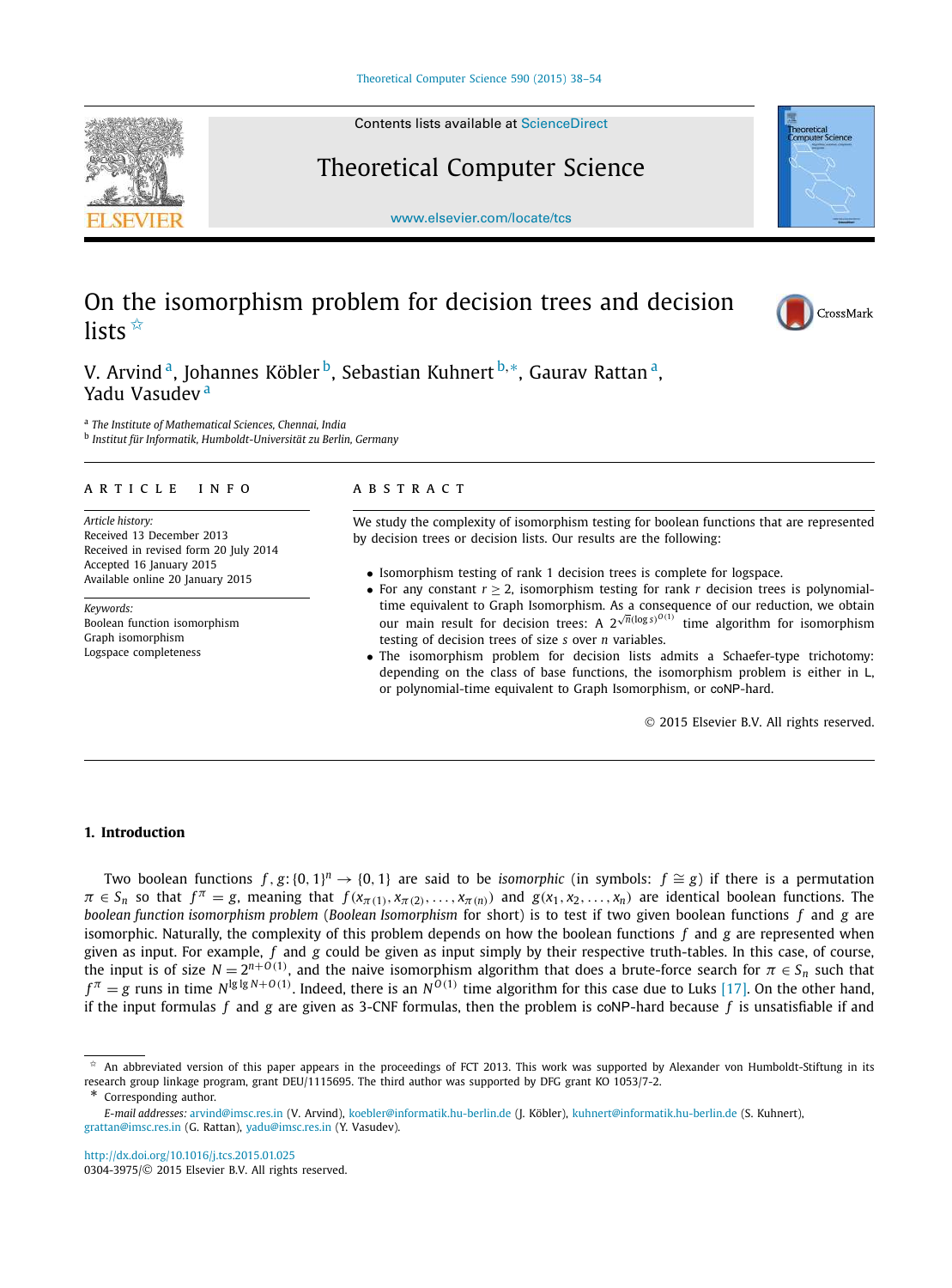only if  $f$  is isomorphic to the constant formula  $g = 0$ . Thus, the complexity of Boolean Isomorphism crucially depends on the representation of the input functions.

The isomorphism problem for functions given as boolean circuits, boolean formulas (general, as well as CNF/DNF), and branching programs has been studied before [2,22]. It is easy to see that the isomorphism for all these representations is in  $\Sigma_2^p$ . And, as observed above, the problem is coNP-hard even for 3-CNF/3-DNF formulas. Furthermore, Agrawal and Thierauf [2] also show that boolean circuit isomorphism is not hard for the complexity class  $\Sigma_2^p$  unless the Polynomial-Time Hierarchy, PH, collapses to the third level  $\Sigma_3^p$ . Along similar lines, Thierauf [22] has further shown that the isomorphism problem for *read-once* branching programs is not NP-complete unless PH collapses to  $\Sigma_2^p$ .

However, interesting questions remain regarding Boolean Isomorphism, especially about its connection to Graph Isomorphism: recall that *Graph Isomorphism* (GI) is the problem of checking if two input graphs *G*<sup>1</sup> and *G*<sup>2</sup> are *isomorphic* under a bijection of their vertex sets. Suppose *f* and *g* are boolean functions given as, say, boolean circuits of size *s*. Then, in  $O(s^2 2^n)$  time, we can convert them into their respective truth-table representations and check if they are isomorphic in time 2<sup>0(*n*)</sup> using Luks's algorithm [17], already mentioned above. On the other hand, the best known algorithm for Graph Isomorphism has running time 2<sup>0 (/n log*n*) [8]. An obvious bottleneck in obtaining a faster algorithm for Boolean Isomor-</sup> phism is that any algorithm for it also solves the equivalence problem! Thus, it seems difficult to obtain a 2<sup>0(n)</sup> s<sup>0(1)</sup> time algorithm for Boolean Isomorphism when *f* and *g* are given as boolean circuits of size *s* because nothing better than a  $2^{n}s^{O(1)}$  time algorithm is known for the satisfiability problem for such circuits [13].

In this context it is natural to study the following questions:

- For which representations of boolean functions is Boolean Isomorphism polynomial-time equivalent to Graph Isomorphism?
- For a given representation of boolean functions, what influence has the complexity of the corresponding equivalence problem on the complexity of Boolean Isomorphism?

Böhler et al. address these questions in the nice setting of constraint satisfaction problems  $[6,7]$ . The setting is nice because of dichotomy results in the field, like Schaefer's theorem [21]. Among the several results in [6,7], the main contribution is a trichotomy theorem (Theorem 5.3) which classifies Boolean Isomorphism arising from CSP representations as one of: polynomial-time solvable, equivalent to Graph Isomorphism, or coNP-hard.

A key idea in the work of [6,7] is the notion of a *normal form* of a boolean function *f* , represented as a CSP, where: (a) equivalent boolean functions have the same normal form, and (b) the normal form of  $f^{\pi}$  can be obtained by first computing the normal form of *f* and then applying π to it. This notion allows us to pass from a semantic to a syntactic notion of isomorphism and then reduce the problem to Graph Isomorphism. In fact, the notion of similar normal forms also plays a crucial role in the Agrawal–Thierauf interactive protocol result [2] for Boolean Isomorphism (for the boolean circuit representation). We note that the "normal form" used in [2] is actually a probability distribution on formulas and not a single normal form formula. It is the output of a randomized learning algorithm (using an NP oracle) for boolean circuits.

In this paper, our aim is to explore boolean function representations for which the isomorphism problem has faster algorithms than in the general case when the functions are given as circuits. We focus on the problem when the functions are given as decision trees and decision lists. Decision trees are a natural representation for boolean functions and are fundamental to boolean function complexity due to their conceptual simplicity. See, for example, the beautiful survey by Buhrman and de Wolf [4] on complexity measures for boolean functions and the central role of decision tree complexity in the field. Decision lists were introduced as a flexible representation for boolean functions by Rivest [19] in the context of machine learning. In the field of algorithmic learning theory, decision trees too have played a significant role in learnability of boolean functions. The quasipolynomial time PAC learning algorithms of constant-depth circuits under the uniform distribution due to Linial, Mansour and Nisan [16] and the quasipolynomial time PAC learning algorithm of decision trees under uniform distribution by Kushilevitz and Mansour [15] are important basic results in the area. Our interest in these representations is the boolean function isomorphism problem, especially in the context of the two questions raised above.

**Definition 1.1.** A decision tree *T* on variables  $x_1, \ldots, x_n$  is an ordered binary tree in which each leaf is labeled with a boolean value and each inner node has exactly two children and is labeled with a variable *x<sup>i</sup>* . Any assignment *a*1,...,*a<sup>n</sup>* defines a path from the root of *T* to a leaf: At an inner node labeled with  $x_i$ , proceed to the left child if  $a_i = 0$  and to the right child otherwise. The function value  $T(a_1, \ldots, a_n)$  is the label of the leaf node reached along this path.

The *size* |*T* | of a decision tree *T* is the number of its leaves. Using a simple preprocessing step, we can assume that on the path from the root to any leaf, each variable occurs at most once as the label of an inner node. Indeed, querying the same variable a second time will always yield the same result as before, so the second occurrence can be removed together with the subtree rooted at its non-reachable child without changing the represented function. From this point on, we will assume that each variable is queried at most once on each path of the decision tree.

The satisfiability and equivalence problems for decision trees have simple polynomial-time algorithms, implying that the isomorphism problem for decision trees, denoted DT-Iso, is in NP. Given a decision tree T, the boolean function represented by *T* is satisfiable if and only if one of the leaves of *T* is labeled with the constant 1. For checking the equivalence of two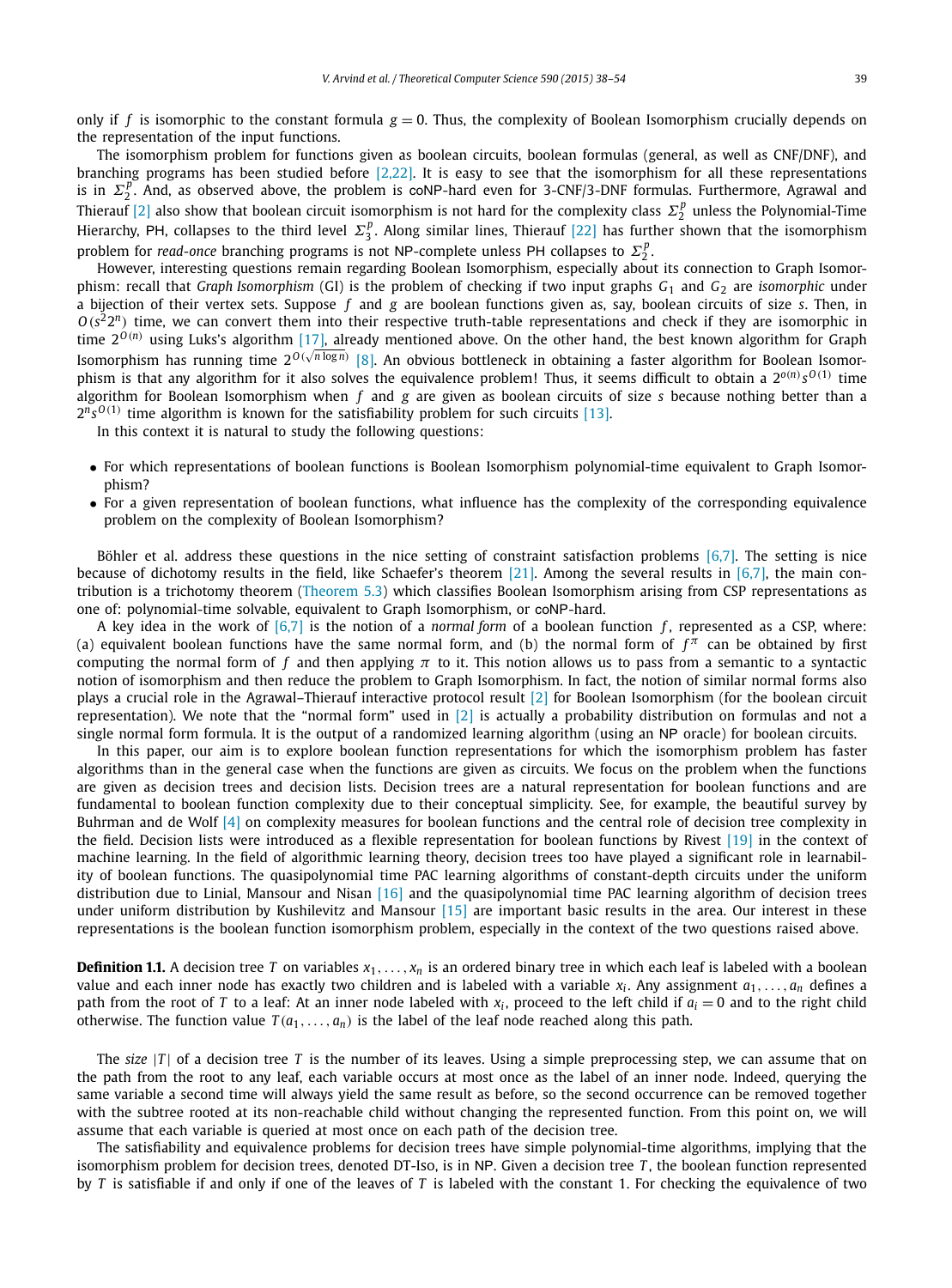

**Fig. 1.** The decision tree  $T_1$  computes the function  $x_5 \wedge (\overline{x_2} \vee \overline{x_3} \wedge x_4)$  and has rank 1. The decision tree  $T_2$  computes the function  $x_1 \wedge x_2 \wedge x_3 \wedge x_4 \vee \overline{x_1} \wedge x_2$  $\overline{x_2} \wedge \overline{x_3} \wedge \overline{x_4}$  and has rank 2.

boolean functions *f* and *g* given as decision trees  $T_f$  and  $T_g$ , we can construct a decision tree *T* for the function  $f \oplus g$ . Then *f* and *g* are equivalent if and only if  $f \oplus g$  is unsatisfiable. To construct the decision tree *T* for  $f \oplus g$ , we attach the decision tree  $T_g$  to the leaves of  $T_f$  that are labeled with 0 and we attach the decision tree  $T_{\bar{g}}$  (obtained by complementing the leaves of the decision tree *T <sup>g</sup>* ) to the leaves of *T <sup>f</sup>* that are labeled with 1. We can then prune this decision tree to remove nodes with the same label on a path to obtain the decision tree *T*. To check equivalence it is sufficient to check if all the leaves of the decision tree *T* are labeled with the constant 0.

The rank of a decision tree *T* is the depth of the largest full binary tree that can be embedded into *T* ; a formal definition of decision tree rank is given at the beginning of Section 2. The rank of a boolean function *f* is the minimum rank over all decision trees computing *f* . In Section 3 we describe a logspace canonization algorithm for decision trees that may have arbitrary rank but compute a function of rank 1. Further, it turns out that isomorphism of rank 1 decision trees is complete for deterministic logspace.

Our main result for decision trees is in Section 4 where we give a  $2^{\sqrt{n}(\log s)^{O(1)}}$  time algorithm for isomorphism testing of size *s* decision trees over *n* variables. We obtain this result by examining the connection between bounded rank decision trees and hypergraphs of bounded rank, where the rank of a hypergraph is the maximum size of its hyperedges. It turns out that a rank *r* decision tree of size *s* can be encoded as a hypergraph of rank *O*(*r*) and this transformation can be carried out in time  $(sn^r)^{O(1)}$ . Since decision trees of size *s* have rank at most logs, this gives the  $2^{\sqrt{n}(\log s)^{O(1)}}$  time algorithm for isomorphism by applying the algorithm for bounded rank hypergraph isomorphism described in [3].

Section 5 treats the next main topic of the paper – the isomorphism problem for decision lists. Decision lists were originally introduced by Rivest [19] in learning theory.

**Definition 1.2.** (Cf. [19].) Let C be a finite class of boolean functions. A C-decision list (C-DL) *L* is a sequence of pairs  $\langle f_i, c_i \rangle_{i \le m}$  where  $c_i \in \{0, 1\}$ ,  $f_m = 1$ , and for  $i = 1, \ldots, m-1$ ,  $f_i(x_1, \ldots, x_n) = g_i(x_{i_1}, \ldots, x_{i_k})$  for some  $g_i \in C$  and indices  $1 \le i_1,\ldots,i_k \le n$ . For a boolean assignment b, the decision list L has the value  $L(a) = c_i$ , where  $i = \min\{j \ge 1 \mid f_j(b) = 1\}$ .

In his original definition, Rivest [19] considered *r*-decision lists (*r*-DLs in short), which are C-decision lists where C consists of conjunctions of *r* literals. He observed that for any *r*-DNF  $T_1 \vee \cdots \vee T_l$ , there is an equivalent *r*-DL  $\langle T_1, 1 \rangle \cdots \langle T_l, 1 \rangle$  $\langle 1, 0 \rangle$ , and for any *r*-CNF  $C_1 \wedge \cdots \wedge C_l$ , there is an equivalent *r*-DL  $\langle C_1, 0 \rangle \cdots \langle C_l, 0 \rangle$  $\langle 1, 1 \rangle$ . Rivest's observations imply that for  $r \geq 3$ , the satisfiability problem for  $r$ -DLs is NP-complete, and the equivalence problem is coNP-complete. Furthermore, he proved that there are *r*-decision lists for which neither an equivalent *r*-DNF nor an equivalent *r*-CNF formula exists [19, Theorem 2], showing that *r*-DLs are strictly more expressive than formulas in *r*-CNF or *r*-DNF.

The classes of 1-decision lists and rank 1 decision trees coincide. For example, the decision tree  $T_1$  from Fig. 1 is equivalent to the decision list  $\langle \overline{x_5}, 0 \rangle \langle \overline{x_2}, 1 \rangle \langle x_3, 0 \rangle \langle \overline{x_4}, 0 \rangle \langle 1, 1 \rangle$ . More generally, every rank *r* decision tree of size *s* has an *r*-decision list of length  $O(s)$  [9]. Our results on the complexity of the isomorphism problem for C-DLs, denoted C-DL-Iso, are summarized below.

- 1. C-DL-Iso is in L if all functions in C are parities of at most 2 literals, or disjunctions of such parities. It is also L-hard if C contains a non-constant function.
- 2. C-DL-Iso is GI-complete,<sup>1</sup> when C consists of one of the following: (i) 2-DNFs, (ii) complements of Horn-CNFs, (iii) complements of anti-Horn-CNFs, and (iv) disjunctions of parities of literals such that at least one parity has size at least 3.
- 3. In all other cases for C, C-DL-Iso is both coNP-hard and GI-hard.<sup>2</sup>

The above results show a Schaefer-type trichotomy for the  $C$ -DL isomorphism problem. It is interesting to compare this with the trichotomy result for C-CSP isomorphism problems proved by Böhler et al. [7]. They show that C-CSP isomorphism is in P if C consists of conjunctions of parities of size at most 2; it is GI-complete if C consists of one of the following:

We say that a decision problem is GI-complete if it is polynomial-time equivalent to Graph Isomorphism.

 $2$  We say that a decision problem is GI-hard if there is a polynomial-time reduction from Graph Isomorphism to it.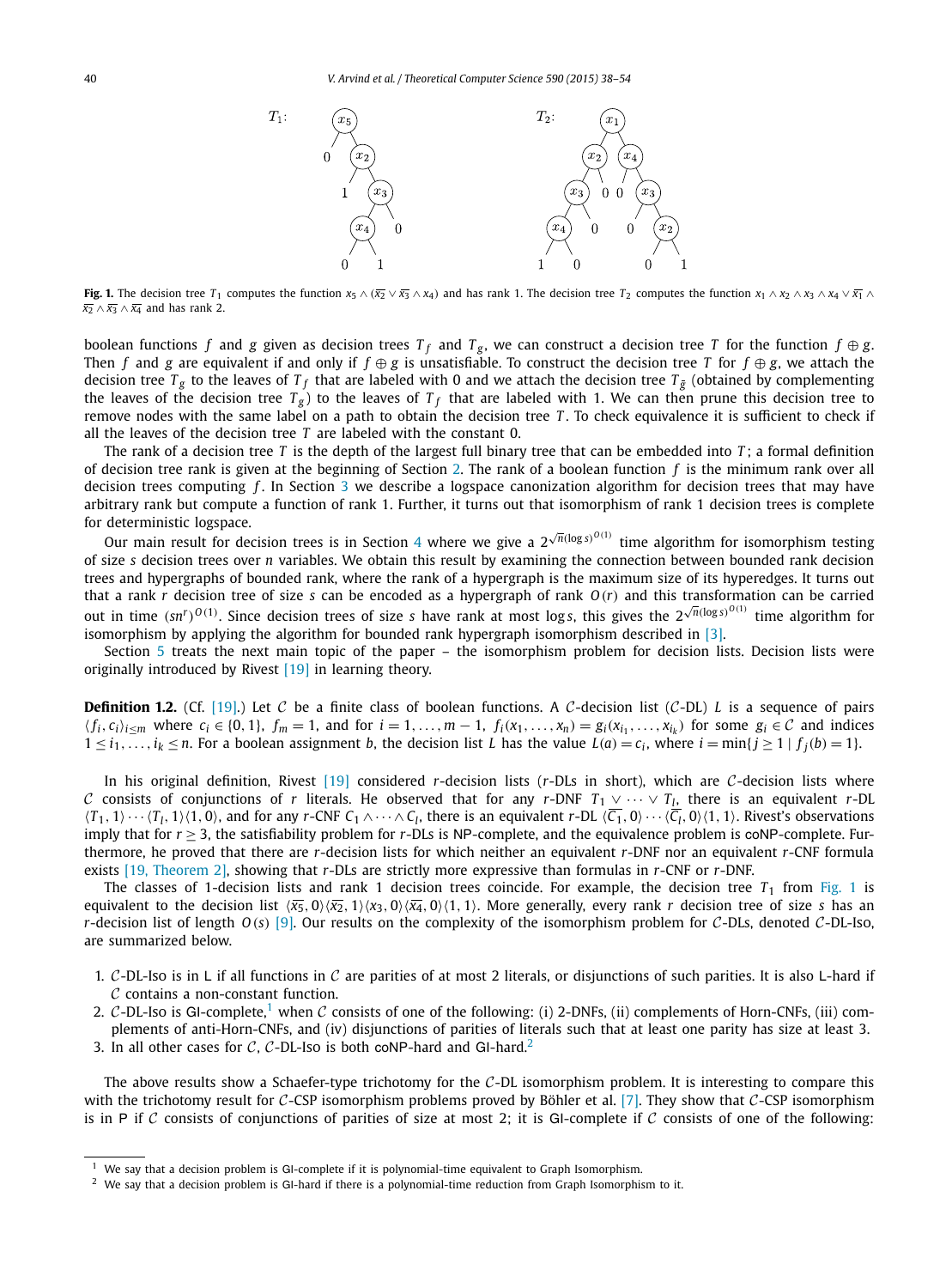(i) 2-CNFs, (ii) Horn-CNFs, (iii) anti-Horn-CNFs, and (iv) conjunctions of parities such that at least one parity has size at least 3; and that in all other cases,  $C$ -CSP isomorphism is both coNP-hard and GI-hard. As any  $C$ -CSP can be easily transformed into an equivalent  $\overline{C}$ -DL, where  $\overline{C}$  contains all complementary constraints  $\neg C$  for  $C \in \mathcal{C}$ , the representation classes appearing in our trichotomy are extensions of the classes appearing in the Böhler et al. trichotomy result.

Additionally, we generalize the P<sup>NP</sup> upper bound of Böhler et al. for C-CSP isomorphism [6] to C-DL isomorphism. This complexity class contains all problems that can be solved in polynomial time using one round of parallel queries to an NP oracle.

#### **2. Preliminaries and basic facts**

We recall the notion of rank for decision trees [11]. Let *T* be a decision tree and let  $v$  be a node in *T*. If  $v$  is a leaf node then its rank is  $rk(v) = 0$ . Otherwise, suppose *v* has children  $v_0$  and  $v_1$  in *T*. If  $rk(v_0) \neq rk(v_1)$ , define  $rk(v) =$  $max{rk(v_0), rk(v_1)}$  and  $rk(v) = rk(v_0) + 1$ , otherwise. The *rank* of the decision tree  $rk(T)$  is the rank of its root node. The rank  $rk(f)$  of a boolean function  $f$  is the minimum rank over all decision trees computing  $f$ .

In general, by a *representation class* of boolean functions we mean a set R of finite descriptions *R* for boolean functions  $f: \{0, 1\}^n \to \{0, 1\}$ , such that for any  $R \in \mathcal{R}$  and input  $x \in \{0, 1\}^n$  we can evaluate  $R(x) = f(x)$  in time polynomial in *n* and the size of *R*. Examples of representation classes include circuits, branching programs, formulas, decision trees, decision lists etc. Two representations *R* and *R'* are *equivalent* (denoted *R*  $\equiv$  *R'*) if they describe the same boolean function.

Let  $f: \{0, 1\}^n \to \{0, 1\}$  be a boolean function and let  $\pi \in S_n$  be a permutation. Then  $f^{\pi}$  denotes the boolean function  $f(x_{\pi(1)}, x_{\pi(2)}, \ldots, x_{\pi(n)})$ . Similarly, we assume that we can transform any representation *R* of the function *f* into a representation  $R^{\pi}$  for  $f^{\pi}$  by replacing each input variable  $x_i$  in  $R$  by  $x_{\pi(i)}$ . We call two representations  $R_1$  and  $R_2$  *syntactically isomorphic* if  $R_2 = R_1^{\pi}$  for some permutation  $\pi$ .

Let R and  $\mathcal{R}'$  be representation classes of boolean functions. A *normal form representation* for R is a mapping  $N: \mathcal{R} \to \mathcal{R}'$ such that: (i)  $N_R \equiv R$  for any  $R \in \mathcal{R}$ , (ii)  $R_1 \equiv R_2$  implies  $N_{R_1} = N_{R_2}$ , and (iii) for each permutation  $\pi$  we have  $N_{R^{\pi}} = (N_R)^{\pi}$ . This definition is a generalization of the definition of a normal form function given by Böhler et al. [7, Definition 8]. We call  $N_R$  the *normal form* of *R*. Since  $N_R$  only depends on the function  $f$  represented by  $R$ ,  $N_R$  is also called the normal form of f and we will also denote it by N<sub>f</sub>. Usually, only the first two conditions are required for a normal form. Following Böhler et al. we additionally require that it also fulfills the third condition that it is *permutation preserving*.

Notice that a normal form representation  $N: \mathcal{R} \to \mathcal{R}'$  can be used to reduce the isomorphism problem for representations in  $R$  to the syntactical isomorphism problem for representations in  $R'$ . More precisely, for any two representations  $R_1$  and  $R_2$  in  $R$  it holds that  $R_1$  and  $R_2$  represent isomorphic functions if and only if  $N_{R_1}$  and  $N_{R_2}$  are syntactically isomorphic.

A *canonical representation* for R is a mapping  $C: \mathbb{R} \to \mathbb{R}$  such that: (i) for any  $R \in \mathbb{R}$ , the function represented by  $C_R$  is isomorphic to the one described by *R*, and (ii) for any two representations  $R_1$  and  $R_2$ , the functions described by  $R_1$  and by  $R_2$  are isomorphic if and only if  $C_{R_1} = C_{R_2}$ . We call  $C_R$  the *canonical form* or simply *canon* of  $R$ .

We will use the following approach to compute a canonical representation  $C: \mathcal{R} \to \mathcal{R}$  for  $\mathcal{R}$ . First we find a suitable normal form representation  $N: \mathcal{R} \to \mathcal{R}'$  for  $\mathcal{R}$ . Secondly, we find a transformation  $C'$  on  $\mathcal{R}'$  that maps a given representation  $R$ to a syntactically isomorphic representation  $C'_R$  such that any two syntactically isomorphic representations  $R_1, R_2 \in \mathcal{R}'$  are mapped to identical representations  $C'_{R_1}=C'_{R_2}$ . The last step is to convert a given representation  $R\in\mathcal{R}'$  back into an equivalent representation  $T_R$  in  $R$ . It is easy to verify that the concatenation  $C = T \circ C' \circ N$  of these three mappings gives a canonical representation for R.

A literal is either a variable x<sub>i</sub> or a negated variable  $\bar{x_i}$ . We call x<sub>i</sub> a positive literal and  $\bar{x_i}$  a negative literal. For a set L of literals we denote by  $L = \{l \mid l \in L\}$  the set of all complementary literals, where  $\overline{x_i} = x_i$ . Further, we denote a positive literal  $x_i$  also by  $x_i^1$  and a negative literal  $\overline{x_i}$  also by  $x_i^0$ . Given an *n*-ary boolean function f, a variable  $x_i$  and a bit  $b \in \{0, 1\}$ , the function  $f[x_i \leftarrow b]$  is the *n*-ary boolean function that is obtained from *f* by setting the value of  $x_i$  to *b*, i.e.,

$$
f[x_i \leftarrow b] : (b_1, ..., b_n) \mapsto f(b_1, ..., b_{i-1}, b, b_{i+1}, ..., b_n).
$$

For a set *L* of literals we also use the notation  $f[L \leftarrow b]$  for the *n*-ary boolean function where for any literal  $x_i^1 \in L$ , variable  $x_i$  is set to b and for any literal  $x_i^0 \in L$ ,  $x_i$  is set to  $1-b$ . If L contains contradictory literals  $x_i^0$  and  $x_i^1$ , we let  $f[L \leftarrow b]$ be the constant 0 function.

We proceed with a few simple observations.

**Observation 2.1.** Given a decision tree T of size s, it can be checked in time  $O(s)$  and in space  $O(\log s)$  whether  $f = 0$  or  $f = 1$ , *where f is the boolean function represented by T .*

**Proof.** The first step of the algorithm is to obtain a decision tree *T* ′ that is equivalent to *T* and in which all variables occur only once on each path from the root to a leaf. As mentioned before, this amounts to removing repeated variables and the unreachable subtrees below them. This step can be implemented in linear time and in logspace. Afterwards, it suffices to check whether all leaves of  $T'$  are labeled with the desired constant.  $\Box$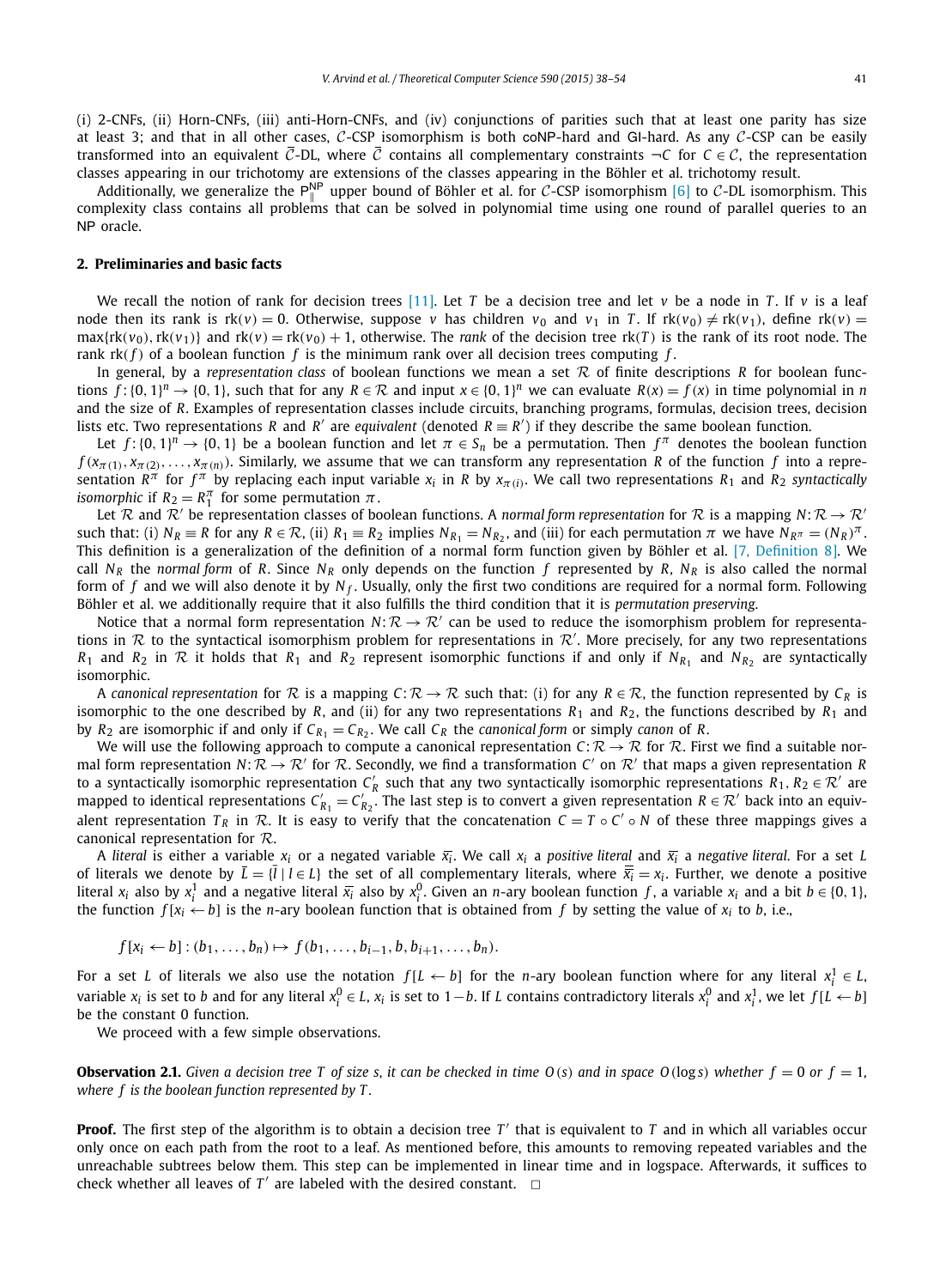**Observation 2.2.** Let T be a decision tree of size s and rank  $r > 0$  for some n-ary boolean function  $f$  and let  $x_i^b$  be a literal. Then a decision tree T[x $^b_i$ ] of rank at most r computing the function  $f$ [x $_i$   $\leftarrow$  b] can be computed in time O(s) and in space O(logs). Moreover, *there exists some literal*  $x_i^b$  *such that*  $T[x_i^b]$  *has rank at most*  $r - 1$ *.* 

**Proof.** To obtain  $T[x_i^b]$  from *T*, remove each inner node labeled with  $x_i$  along with the subtree rooted at its unreachable child. Then  $T[x_i^b]$  computes the function  $f[x_i \leftarrow b]$  and its rank is not larger than the rank of *T*.

To show the second part, assume that the root of *T* is labeled with variable *x<sup>i</sup>* . Since *T* has rank *r* > 0, one of the children of the root must have rank at most *r* − 1. If it is the left child, then  $T[x_i^0]$  has rank at most *r* − 1. Otherwise  $T[x_i^1]$ has rank at most  $r - 1$ .  $\Box$ 

Notice that if we eliminate several variables  $x_i$  from *T* by using operations of the form  $T \mapsto T[x_i^b]$ , the result is indepen*i i dent* of the order in which we apply these operations as long as the conjunction of the corresponding literals is satisfiable. Hence, for a set *L* of non-contradicting literals we can denote the resulting tree by *T* [*L*].

Using the above observations, we can minimize the rank of a given decision tree.

**Theorem 2.3.** Given as input a number  $r$  and a decision tree  $T$  for a boolean function  $f$ , we can check if  $f$  has rank at most  $r$  and, if so, construct a decision tree of minimal rank for  $f$  in time  $(n^r \cdot |T|)^{O(1)}$ .

**Proof.** Let f be the function represented by the given decision tree T. The algorithm is recursive. In the base case  $r = 0$ , it suffices to check if  $f = 0$  or  $f = 1$ ; this can be done by Observation 2.1. If it is, the algorithm returns a decision tree whose root is a leaf labeled by the respective constant.

In case  $r > 0$ , the algorithm first computes, for each literal  $x_i^b$  such that *T* has a node labeled by  $x_i$ , the decision tree  $T[x_i^b]$ using Observation 2.2. Then it recursively checks for each tree  $T[x_i^b]$  if the represented function  $f[x_i \leftarrow b]$  has rank at most *r* − 1. In the positive case it also obtains a decision tree  $T_{i,b}$  of minimum rank  $r_{i,b}$  for the function  $f[x_i \leftarrow b]$ , otherwise it lets  $r_{i,b} = r$ . If all answers are negative, the algorithm rejects. Otherwise, it computes for each variable  $x_i$  that occurs in *T* the value

 $r_i = \begin{cases} \max(r_{i,0}, r_{i,1}) & \text{if } r_{i,0} \neq r_{i,1} \\ r_{i,0} + 1 & \text{if } r_{i,0} = r_{i,1} \end{cases}$  $r_{i,0} + 1$  if  $r_{i,0} = r_{i,1}$ 

and determines  $r_{\min} = \min_i r_i$  as well as the smallest index *j* for which  $r_j = r_{\min}$ . If  $r_{j,b} = r$  for some  $b \in \{0, 1\}$ , the algorithm recursively checks if the function  $f[x_j \leftarrow b]$  represented by  $T[x_j^b]$  has rank at most *r*. If the answer is negative, the algorithm rejects, otherwise it obtains a decision tree  $T_{j,b}$  of rank *r* for  $f[x_j \leftarrow b]$ . Finally, the algorithm returns the decision tree *T*' with  $x_j$  at its root, and  $T_{j,0}$  and  $T_{j,1}$  as its left and right subtree, respectively.

By Observation 2.2, the algorithm never rejects if *f* has rank at most *r*. The returned decision tree *T* ′ has minimum rank, because the recursively computed subtrees  $T_{j,0}$  and  $T_{j,1}$  of  $T'$  have minimum rank and because the algorithm selects the root *x <sup>j</sup>* of *T* ′ in such a way that the rank *r<sup>j</sup>* of the resulting tree is minimal.

In order to give a bound on the running time of the algorithm, let  $t(n, r, s)$  denote the worst case running time on all inputs  $(T, r)$ , where  $T$  is a decision tree of size at most  $s$  whose inner nodes are labeled with  $n$  variables. Since there are exactly 2*n* recursive calls with parameters  $(n-1, r-1, s-1)$  and at most one with parameters  $(n-1, r, s-1)$ , we have the recurrence

 $t(n, r, s) \le 2n \cdot t(n - 1, r - 1, s - 1) + t(n - 1, r, s - 1) + O(n \cdot s).$ 

It is easy to verify by induction that  $t(n, r, s) = O(s n^{2r})$ .  $\Box$ 

#### **3. Canonizing decision trees for rank 1 functions**

In this section we show that the isomorphism problem for boolean functions *f* having rank 1 is decidable in logarithmic space if *f* is given as a decision tree (of arbitrary rank). In fact, we will first give a polynomial-time algorithm and then a logspace algorithm for computing a canonical representation for this class. Additionally, we show that the isomorphism problem for decision trees of rank 1 is complete for logspace.

#### *3.1. Computing a normal form for rank 1 functions*

Let *f* be an *n*-ary boolean function of rank 1 given by some decision tree *T*, not necessarily of rank 1. For  $c \in \{0, 1\}$ , let  $L(f, c) = \{x_i^b | f[x_i \leftarrow b] = c\}.$ 

Let  $f_0 = f$  and for  $k \ge 1$ , define  $L_k(f) = L(f_{k-1}, k \mod 2) \setminus \bigcup_{j < k} L_j(f)$  and  $f_k = f_{k-1}[L_k(f) \leftarrow 0]$ , and let m be the smallest index *k* for which  $f_k$  has rank 0.

Intuitively, the set  $L_k(f)$  contains all literals  $x_i^b$  for which the assignment  $x_i = b$  forces  $f_{k-1}$  to the constant function *f*<sub>*k*−1</sub>[ $x_i$  ← *b*] = *k* mod 2, and *f<sub>k</sub>* is obtained from *f*<sub>*k*−1</sub> by assigning the opposite value to these variables. Observation 2.2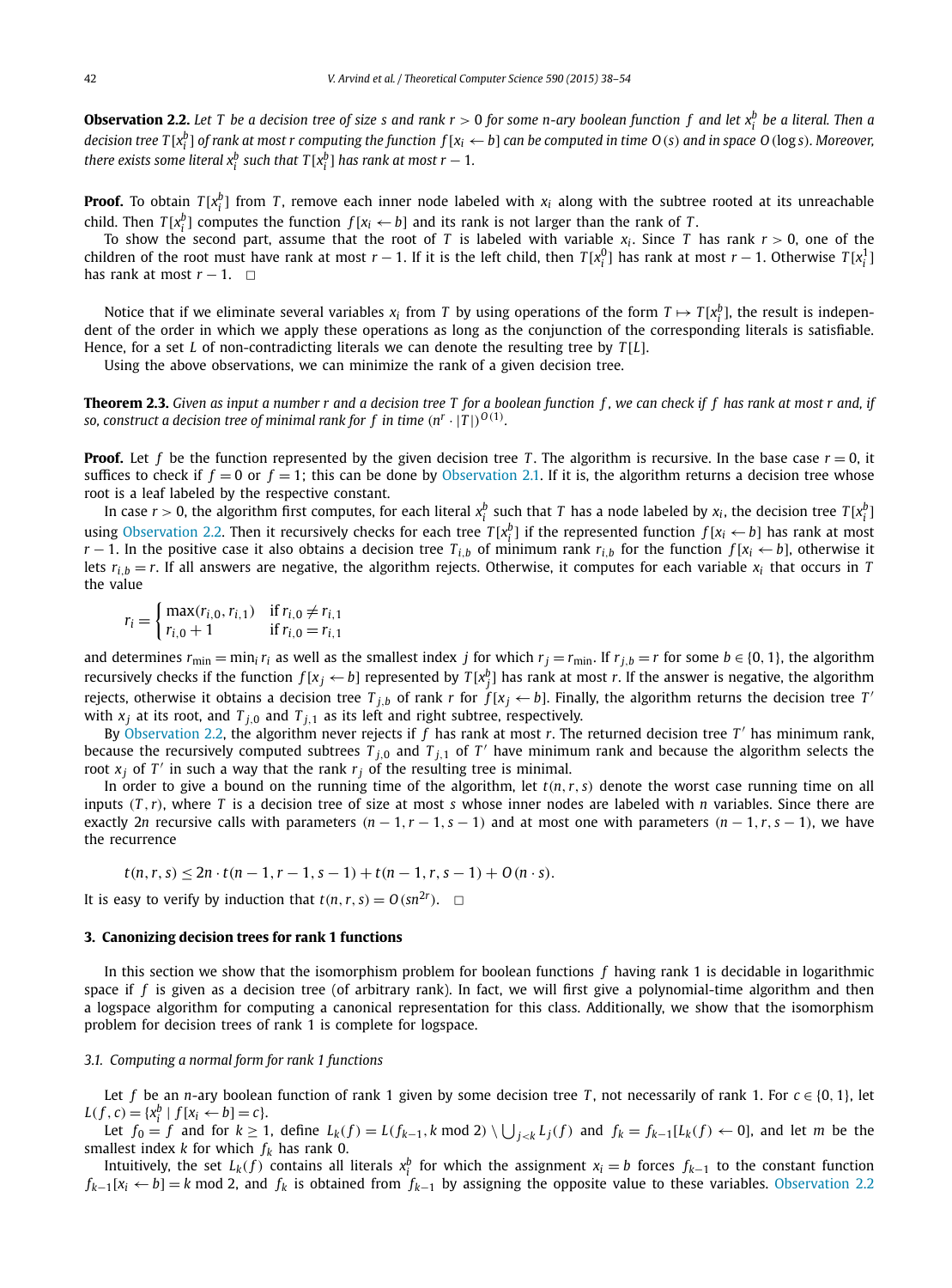implies that for each literal  $x_i^b$  there is an index  $k \le m+1$  such that  $x_i^b \in L_k(f)$ . We call this index the level of  $x_i^b$  and denote it by  $\mathrm{lv}_f(x_i^b)$ .

We also notice that there might be no literals at level 1.

To compute a normal form, we transform the decision tree *T* into a list

 $N_T = S_1(f), \ldots, S_m(f), \{(1, m + 1 \text{ mod } 2)\},\}$ 

where  $S_k(f) = \{ \langle x_i^b, k \mod 2 \rangle \mid x_i^b \in L_k(f) \}$ . By definition, the list  $N_T$  represents the same function as the 1-decision list  $L_T$ obtained from it by replacing each set with the list of pairs contained in it.

**Example 3.1.** Consider the 5-ary boolean function  $f(x_1,...,x_5)$  represented by the decision tree  $T_1$  in Fig. 1. Then the literal sets are  $L_1(f) = \emptyset$ ,  $L_2(f) = \{x_5^0\}$ ,  $L_3(f) = \{x_2^0\}$ ,  $L_4(f) = \{x_3^1, x_4^0\}$ , and  $L_5(f) = \{x_1^0, x_1^1, x_2^1, x_3^0, x_4^1, x_5^1\}$ . The functions  $f_k$  at level k are  $f_1 = f$ ,  $f_2 = \overline{x_2} \vee \overline{x_3} \wedge x_4$ ,  $f_3 = \overline{x_3} \wedge x_4$  and  $f_4 = 1$ . Thus, *m* gets value 4 and the normal form for  $T_1$  is

 $N_{T_1} = \emptyset, \{ \langle x_5^0, 0 \rangle \}, \{ \langle x_2^0, 1 \rangle \}, \{ \langle x_3^1, 0 \rangle, \langle x_4^0, 0 \rangle \}, \{ \langle 1, 1 \rangle \}.$ 

The next lemma proves that  $N_T$  is indeed a normal form for *T*.

**Theorem 3.2.** The mapping  $T \mapsto N_T$  defined above is a polynomial-time computable normal form representation for decision trees T *that represent boolean functions of rank 1.*

**Proof.** To compute *N*<sub>*T*</sub> on input *T*, starting with  $k = 1$  iteratively compute the sets  $L_k(f) = L(f_{k-1}, k \text{ mod } 2)$  and the decision trees  $T_k = T_{k-1}[L_k(f)]$  for the function  $f_k = f_{k-1}[L_k(f) \leftarrow 0]$  using Observations 2.1 and 2.2, until  $f_k$  has rank 0 (i.e.,  $k = m$ ).

We next show that  $N_T$  and *T* represent the same function. For a given assignment  $a = a_1 \cdots a_n \in \{0, 1\}^n$ , let  $j(a)$  be the smallest index *j* such that  $L_j(f)$  contains a literal  $x_i^b$  satisfied by *a* (i.e., *b* = *a*<sub>*i*</sub>). Then, by the way the semantics of *N<sub>T</sub>* is defined it follows that  $N_T(a) = j(a) \mod 2$ . On the other hand, by the definition of the sets  $L_i(f)$  it follows that also  $T(a) = j(a) \text{ mod } 2$ , implying that  $N_T(a) = T(a)$ .

Further, since  $N_T$  only depends on the function f represented by T (and not on the structure of T), equivalent decision  $\text{trees } T \equiv T' \text{ yield identical lists } N_T = N_T'.$ 

It remains to prove the third property of a normal form. For a permutation  $\pi$ , let  $T^{\pi}$  be the decision tree obtained from *T* by replacing each label  $x_i$  in it by the label  $x_{\pi(i)}$ . Then we have to show that the list  $N_{T^{\pi}}$  of  $T^{\pi}$  coincides with the list  $(N_T)^\pi$  that is obtained from  $N_T$  by replacing each literal  $x^b_i$  in it with the literal  $x^b_{\pi(i)}$ . Since  $T^\pi$  computes the function  $g = f^{\pi}$  and since the normal form  $N_{T^{\pi}}$  only depends on *g*, it suffices to prove for any level  $k = 1, \ldots, m$  that  $\pi$  maps  $L_k(f)$ to  $L_k(g)$ .

In fact, for all bits c,  $b \in \{0, 1\}$ , we have  $f[x_i \leftarrow b] = c$  if and only if  $g[x_{\pi(i)} \leftarrow b] = c$ , so  $\pi$  maps  $L(f, c)$  to  $L(g, c)$ , proving the claim for level  $k = 1$ . Additionally it follows that  $\pi$  is an isomorphism from  $f_1 = f[L_1(f) \leftarrow 0]$  to  $g_1 = g[L_1(g) \leftarrow 0]$ . Hence, the claim follows inductively over *k* by using the induction hypothesis that  $\pi$  is an isomorphism from  $f_{k-1}$ to  $g_{k-1}$ .  $□$ 

Since it is easy to syntactically canonize a given normal form *N<sup>T</sup>* , we immediately get the following result.

**Corollary 3.3.** Given a decision tree T that represents a boolean function of rank 1, a canonical form  $C_T$  of T can be computed in *polynomial time. Thus, isomorphism for such decision trees is decidable in* P*.*

**Proof.** Define  $C_T$  as the rank 1 decision tree that is obtained from the rank 1 decision list corresponding to  $N_T$  by renaming its variables (and adding missing variables if necessary) such that the inner nodes of the longest path starting from the root are labeled by  $x_1, \ldots, x_n$ .  $\Box$ 

We now show that rank 1 functions can even be canonized in logspace.

**Lemma 3.4.** Let T be a decision tree that represents a function f of rank 1, let  $x_i^b$  be a literal and let  $x_j$  be a variable. Then  $\ln f(x_i^b) \leq$  $\min\{\mathsf{lv}_f(\mathsf{x}_j^0),\mathsf{lv}_f(\mathsf{x}_j^1)\}$  if and only if  $f[\mathsf{x}_i\leftarrow b]$  does not depend on  $\mathsf{x}_j$ . Moreover, the latter condition can be checked in logspace.

**Proof.** Let  $N_T = S_1(f), \ldots, S_m(f), \{(1, m+1 \text{ mod } 2)\}\)$  be the normal form of *T* as defined above and suppose that the literal  $x_i^b$  has level k, i.e.,  $\langle x_i^b, k \mod 2 \rangle \in S_k(f)$ . Cutting off  $N_T$  before level k, we obtain a list  $R = S_1(f), \ldots, S_{k-1}(f)$ ,  $\{(1, k \text{ mod } 2)\}$  that represents  $f[x_i \leftarrow b]$ . If the levels of  $x_j^0$  and of  $x_j^1$  are at least *k*, the variable  $x_j$  does not occur in *R* and thus  $f[x_i \leftarrow b]$  does not depend on  $x_j$ . Conversely, if the level of  $x_j^0$  or of  $x_j^1$  is less than  $k$ , the structure of  $R$  makes it easy to find two assignments that differ only on  $x_i$  and that lead to different values of  $f[x_i \leftarrow b]$ .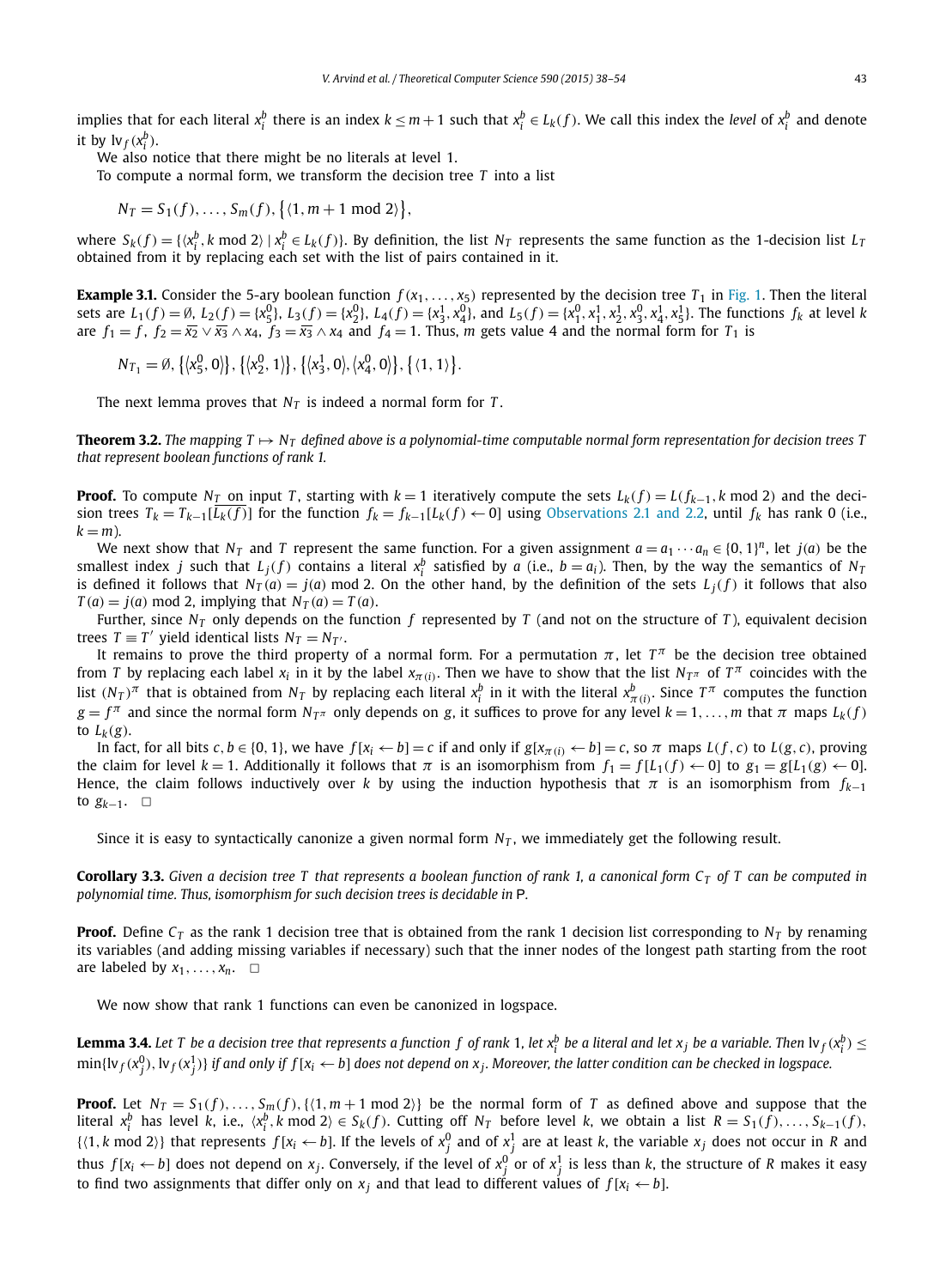

Fig. 2. The reduction from ORD to DIPATHCENTER.

To prove checkability in logspace, notice that  $f[x_i \leftarrow b]$  does not depend on  $x_j$  if and only if the two functions  $g =$  $f[x_i \leftarrow b, x_j \leftarrow 0]$  and  $h = f[x_i \leftarrow b, x_j \leftarrow 1]$  are the same. Since by Observation 2.2, it is possible to compute the decision trees  $T_g=T[x_i^b,x_j^0]$  for g and  $T_h=T[x_i^b,x_j^1]$  for h in logspace, it remains to note that the polynomial-time equivalence test for decision trees described in the introduction can also be implemented in logspace.  $\Box$ 

Using this lemma, the collection of sets  $L_k(f)$ ,  $k = 1, \ldots, m$  of literals having the same level can be found in logspace by determining for each literal  $x_i^b$  the set  $D(f[x_i \leftarrow b])$  of variables  $x_j$  on which the function  $f[x_i \leftarrow b]$  depends. Based on the sizes of these dependency sets, the obtained literal sets can also be ordered by level. If l a literal  $x_i^b$  such that  $f[x_i \leftarrow b] = 1$ , then these literal sets can be assigned ascending levels starting from 1, otherwise the smallest non-empty level is 2. Once the sets  $L_k(f)$  are known, we can compute the canonical form of *T* as before.

**Example 3.5.** Consider once more the 5-ary boolean function  $f(x_1, \ldots, x_5)$  represented by the decision tree  $T_1$  in Fig. 1. Then the dependency sets  $D(f[x_i \leftarrow b])$  are given by the following table:

| $D(f[x_i \leftarrow 0])$ | $\{x_2, x_3, x_4, x_5\}$ | $\{x_5\}$           | $\{x_2, x_4, x_5\}$ | $\{x_2, x_5\}$      | $\{x_2, x_3, x_4\}$ |
|--------------------------|--------------------------|---------------------|---------------------|---------------------|---------------------|
| $D(f[x_i \leftarrow 1])$ | $\{x_2, x_3, x_4, x_5\}$ | $\{x_3, x_4, x_5\}$ | $\{x_2, x_5\}$      | $\{x_2, x_3, x_5\}$ |                     |

The dependency sets corresponding to literals of level at most  $m = 4$  are in bold print.

**Theorem 3.6.** Given a decision tree T that represents a boolean function of rank 1, a canonical form  $C_T$  of T can be computed in *logspace. Thus, isomorphism for such decision trees is decidable in logspace.*

#### *3.2. Isomorphism of rank 1 decision trees is hard for logspace*

All our L-hardness results are w.r.t. DLOGTIME-uniform AC $^0$  reductions. To show the logspace completeness, we will give a reduction from the problem ORD, which is known to be complete for  $L$  [12]. The input to ORD is a directed path *P* (given as a set of edges) and two vertices *s* and *t*. The problem is to test if *s* occurs before *t* on *P* (i.e., whether *t* is reachable from *s*).

As an intermediate step, we show that the problem DiPathCenter is L-complete, which asks whether a given vertex *u* is the center of a given directed path *P* (which is again given as a set of its edges). The problem PathCenter, which asks the same question for undirected paths, is already known to be L-complete  $[1]$ . The following lemma adapts the reduction given there to the directed setting.

**Lemma 3.7.** DiPathCenter *is* L*-complete. The hardness also holds for paths of even length.*

**Proof.** The problem can easily be solved in logspace. To prove the hardness, we reduce from ORD using  $(P, s, t) \mapsto (P', n)$ as reduction, where *n* is the vertex having no successor and 1 is the vertex having no predecessor in P, and where P' is defined by

$$
V(P') = V(P) \cup \{i' \mid i \in V(P)\} \cup \{\hat{s}\}
$$
  
\n
$$
E(P') = \{(i, j) \mid (i, j) \in E(P) \land j \neq t\} \cup \{(j', i') \mid (i, j) \in E(P) \land j \neq \{s, t\}\}
$$
  
\n
$$
\cup \{(\hat{s}, i') \mid (i, s) \in E(P)\} \cup \{(\mathbf{s}', \hat{\mathbf{s}}), (\mathbf{t}', 1), (1', t), (n, n')\}.
$$

The path *P* ′ consists of a forward and a reversed copy of *P* that are joined together, where the part before the first copy of *t* is swapped with the part after the second copy of *t*, and where the second copy of *s* is duplicated; see Fig. 2 for an illustration. If *s* precedes *t* in *P* (left side), then *n* is the center of *P* ′ , but if *t* precedes *s* then *n* ′ is the center of *P* ′ (right side).  $\square$ 

Now let  $(P, u)$  be an instance of DIPATHCENTER. In our reduction to isomorphism of rank 1 decision trees, we construct two decision trees T and T' from P: For each  $v \in V(P)$  there is a variable  $x_v$ , and both T and T' contain one internal node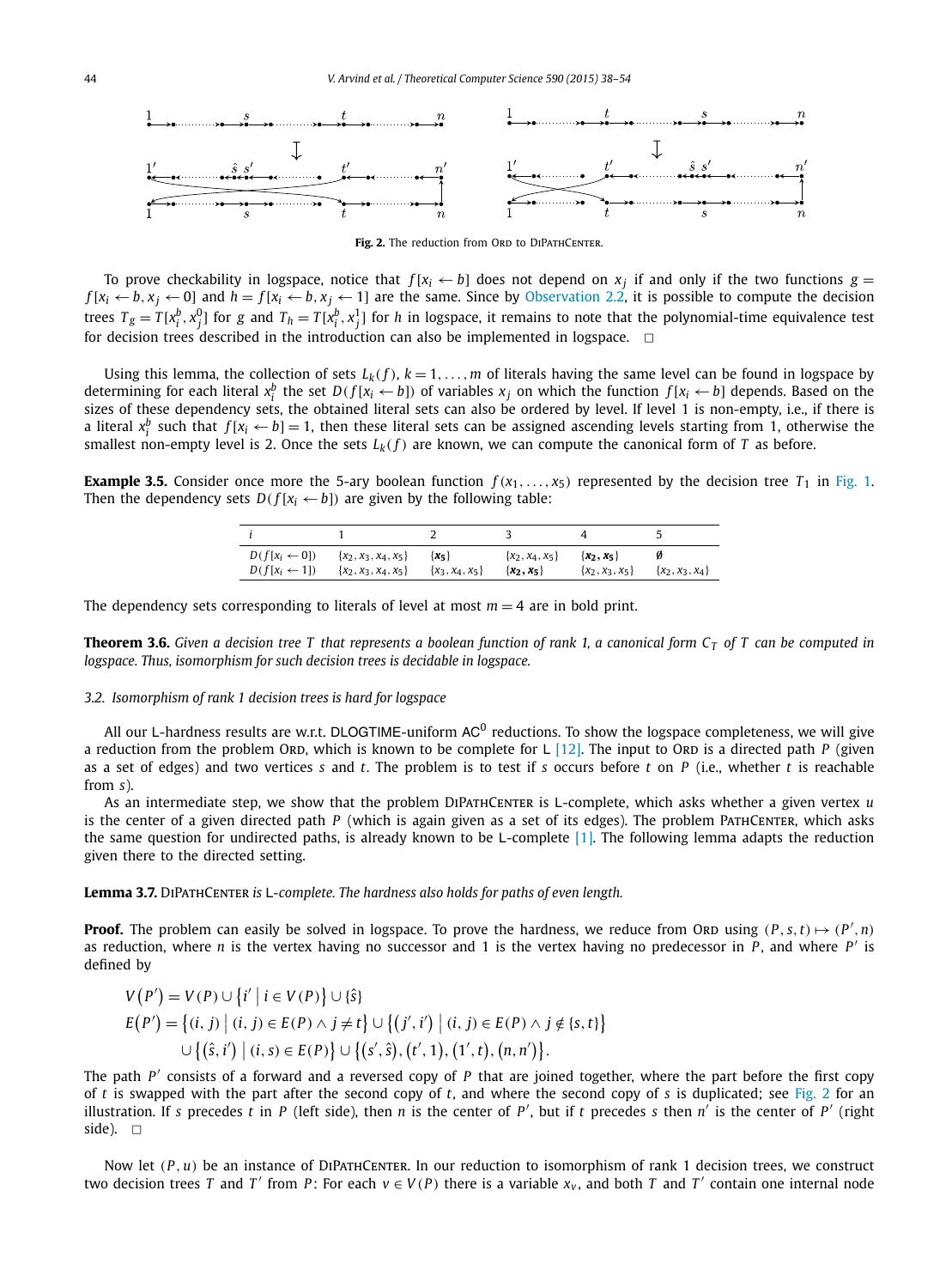for each  $x_v$ . If v is the successor of v' in P,  $x_v$  becomes the right child of  $x_{v'}$  in T, and  $x_{v'}$  becomes the right child of  $x_v$ in *T'*. Let  $v_1$  be the vertex having no predecessor, and let  $v_n$  be the vertex having no successor in *P*. In *T*, the node  $x_{v_1}$ is the root and the right child of  $x_{v_n}$  is a leaf labeled with 0. In T', these roles are reversed:  $x_{v_n}$  is the root, and the right child of  $x_{v_1}$  is a leaf labeled with 0. In both trees, the left child of  $x_u$  is a leaf labeled with 0, and the left children of all other variables are leaves labeled with 1.

**Lemma 3.8.** Let T and T' be the decision trees constructed from an instance  $(P, u)$  of DIPATHCENTER. Let f and g be the functions *represented by the decision trees, respectively. Then,*  $f \cong g$  *if and only if*  $(P, u) \in \text{DIPATHCENTER}$ .

**Proof.** For the purposes of this proof, we identify the vertices of *P* with the integers 1,...,*n* such that the vertex *i* is the successor of *i* − 1. To prove the lemma, it is sufficient to show that *f* is isomorphic to *g* if and only if  $u = (n + 1)/2$ .

In the case of T, we obtain  $L_1(f) = \{x_1^0, \ldots, x_{u-1}^0\}$ ,  $L_2(f) = \{x_u^0\}$ , and  $L_3(f) = \{x_{u+1}^0, \ldots, x_n^0\}$ . Similarly for T', we obtain  $L_1(g) = \{x_{u+1}^0, \ldots, x_n^0\}, L_2(g) = \{x_u^0\},$  and finally  $L_3(g) = \{x_1^0, \ldots, x_{u-1}^0\}.$  Thus  $f \cong g$  if and only if  $u = (n+1)/2$ .  $\Box$ 

Combining Theorem 3.6 and Lemma 3.8, we obtain the following completeness result.

**Corollary 3.9.** *The isomorphism problem for rank 1 decision trees is* L*-complete.*

#### **4. Isomorphism of decision trees for arbitrary functions**

In this section we first generalize the normal form representation for decision trees computing rank 1 functions to arbitrary decision trees. Next, we exploit the structure of this normal form to give a polynomial-time reduction of the isomorphism problem for decision trees computing functions of rank at most *r* to the isomorphism problem for *O*(*r*) rank hypergraphs. This yields a moderately exponential time algorithm for isomorphism testing of decision trees. We conclude this section by showing that graph isomorphism reduces to isomorphism of rank *r* decision trees, for any fixed  $r \ge 2$ .

#### *4.1. Computing a normal form for decision trees*

Let *f* be an *n*-ary boolean function of rank  $r > 0$  given by some decision tree *T*. If  $r = 0$  (which can be checked by Observation 2.1), we use the decision tree whose root is a leaf labeled by the respective constant as its normal form.

For  $r > 0$ , the normal form is defined as follows. Let  $L(f)$  be the set of literals  $x_i^b$  such that  $f[x_i \leftarrow b]$  has rank at most  $r-1$ . Let  $f_0 = f$ , and for  $k \ge 1$ , let  $L_k(f) = L(f_{k-1}) \setminus \bigcup_{j \le k} L_j(f)$  and let  $f_k = f_{k-1}[L_k(f) \leftarrow 0]$ . As before, the level  $\mathrm{lv}_f(x_i^b)$ of a literal  $x_i^b$  is the index k such that  $x_i^b \in L_k(f)$ . By Observation 2.2, all literals occur in  $L_k(f)$  for some k, so the notion of level is well-defined. Further, let *m* be the smallest index *k* for which *f<sup>k</sup>* has rank at most *r* −1. Note that *m* ≤ *n*, as for each level  $k \leq m$ , the set  $L_k(f)$  must contain a literal of a new variable. Indeed,  $L_k(f)$  cannot be empty as  $rk(f_{k-1}) = r$ . Further, if  $L_k(f)$  contains a literal which is complementary to one in  $\bigcup_{j < k} L_j(f)$ , then  $rk(f_{k-1}) \le r-1$ . Similarly, if  $L_k(f)$  contains two complementary literals, then  $rk(f_k) \leq r - 1$ .

Generalizing the normal form for rank 1 functions, which is a list of pairs that comprise of one literal and one constant each and that are grouped into sets, the normal form for  $f$  is a list  $N_f$  of pairs that comprise of one literal and one normal form of a boolean function of rank at most  $r - 1$  that are grouped into sets. We define  $N_f =$  $S_1(f), \ldots, S_m(f), \{(1, N_{f_m})\},$  where  $S_k(f) = \{(x_i^b, N_{f_{k-1}[x_i \leftarrow b]}) \mid x_i^b \in L_k(f)\}$  and where the normal forms  $N_{f_{k-1}[x_i \leftarrow b]}$  and  $N_{f_m}[x_i^b]$ for the functions  $f_{k-1}[x_i \leftarrow b]$  and  $f_m$  are defined recursively based on the decreasing rank.

To evaluate  $N_f$  on a given assignment  $a = a_1 \cdots a_n \in \{0, 1\}^n$ , find the first set in  $N_f$  that contains a pair whose first component is satisfied by *a*, and recursively evaluate the normal form in the second component of this pair.

**Theorem 4.1.** Given a number r and a decision tree T of size s for a boolean function  $f: \{0, 1\}^n \to \{0, 1\}$  of rank at most r, the normal *form N<sub>f</sub> described above can be computed in time*  $(\text{sn}^r)^{O(1)}.$ 

**Proof.** We first show that the function  $N: T \mapsto N_f$  is indeed a normal form representation for decision trees. Clearly,  $N_f$  represents the function *f*. Also,  $N_f$  only depends on the function *f* (and not on the structure of *T*), so equivalent decision trees *T* and *T'* receive the same normal form  $N(T) = N(T') = N_f$ .

To prove that *N* is permutation preserving, we use induction over the rank *r* of *f*. The base case is clear. If  $r > 0$ , let *T* and *T'* be isomorphic decision trees for *n*-ary boolean functions f and g of rank  $r$  and let  $\pi$  be an isomorphism from f to g. Then  $x_i^b \in L(f)$  implies  $x_{\pi(i)}^b \in L(g)$  and vice versa, meaning that  $\pi$  maps  $L(f)$  to  $L(g)$ . Additionally,  $(f_1)^{\pi} =$  $(f[L(f) \leftarrow 0])^{\pi} = f^{\pi}[L(f)^{\pi} \leftarrow 0] = g[L(g) \leftarrow 0] = g_1$ . Hence, an inductive argument over k gives  $(f_k)^{\pi} = g_k$  and  $L_k(f)^{\pi} = g_k$  $L_k(g)$  for  $k = 1, ..., m$ . Further, as  $(f_{k-1}[x_i \leftarrow b])^{\pi} = g_{k-1}[x_{\pi(i)} \leftarrow b]$  for  $k = 1, ..., m$  and  $(f_m)^{\pi} = g_m$ , we can use the induction hypothesis for rank at most  $r-1$  functions to get the identities  $(N_{f_{k-1}[x_i \leftarrow b]})^T = N_{g_{k-1}[x_{\pi(i)} \leftarrow b]}$  and  $(N_{f_m})^T = N_{g_m}$ implying that  $(N(f))^{\pi} = N(g)$ .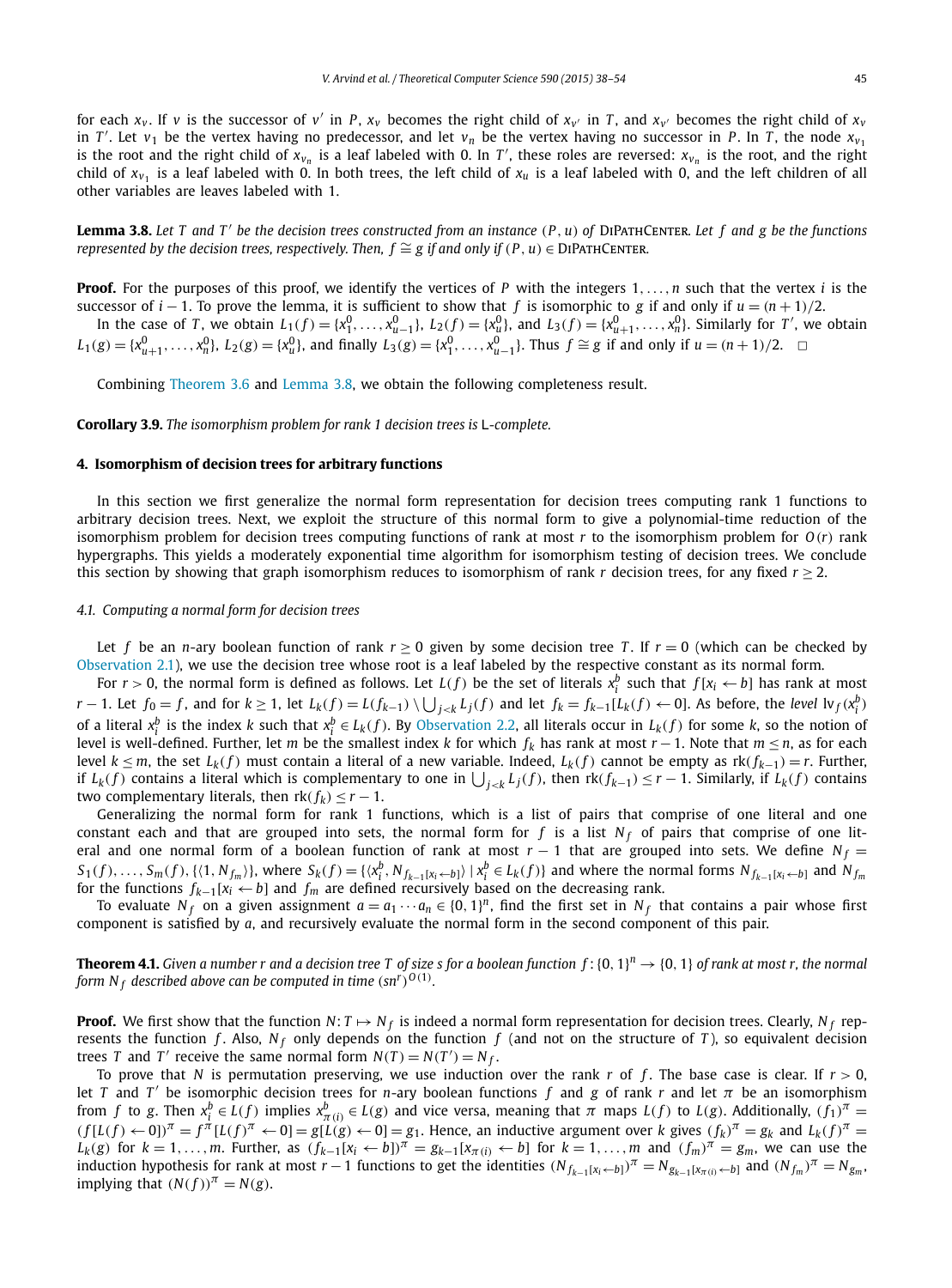The algorithm for computing  $N_f$  on input *T* is very similar to the algorithm in the proof of Theorem 2.3 and in fact has the same worst case running time. The only difference is that in each recursive step, the algorithm does not only select a single variable  $x_j$  for which  $r_j = r_{\min}$  but it determines all such variables and stores all literals  $x_j^b$  for which  $x_j$  occurs in *T* and  $r_{j,b} \le r-1$  in the set *L*. (We assume that initially all *n* variables occur in *T*.) For each  $x_j^b \in L$ , the algorithm collects the pair  $\langle x_j^b, N_{f[x_j \leftarrow b]} \rangle$  in S, where  $N_{f[x_j \leftarrow b]}$  is the normal form of  $T[x_j^b]$  returned by the recursive call. Finally, it computes the decision tree *<sup>T</sup>* [*L*] and, using <sup>a</sup> last recursive call, its normal form *<sup>N</sup><sup>T</sup>* [*L*] . If the rank of *T* [*L*] is at most *r* − 1, the algorithm returns the list *S*, { $\langle 1, N_{T[\bar{L}]}\rangle$ }, otherwise it returns the list *S*,  $N_{T[\bar{L}]}$  obtained by prepending the set *S* to the list  $N_{T[\bar{L}]}$ .

#### *4.2. Reducing decision tree isomorphism to hypergraph isomorphism*

We now describe our reduction of rank *r* decision tree isomorphism to rank *O*(*r*) hypergraph isomorphism, where the rank of a hypergraph is the maximum size of its hyperedges.

Let *T* be a decision tree of size *s* for an *n*-ary boolean function *f* of rank *r*. We first compute the normal form *N <sup>f</sup>* for *f* in time (sn<sup>r</sup>)<sup>O(1)</sup>, as described in Theorem 4.1. The next step is to construct a vertex-colored hypergraph  $\mathcal{H}_f$  that encodes the normal form in a suitable way. The vertex set  $V(n,r)$  for  $\mathcal{H}_f$  is

$$
V(n,r) = \left\{ v_i^d \mid 1 \leq i \leq n, 0 \leq d \leq r \right\} \cup \left\{ 0, 1 \right\} \cup \left\{ (j, b, d) \mid 0 \leq j \leq n, b \in \{0, 1\}, 1 \leq d \leq r \right\}.
$$

The hyperedge set of  $\mathcal{H}_f$  is  $E(n,r) \cup E(N_f)$ , where  $E(n,r) = \{ \{v_i^d \mid 0 \le d \le r\} \mid 1 \le i \le n \}$  and where  $E(N_f)$  is defined inductively below. The vertex coloring *c* of  $\mathcal{H}_f$  is defined by  $c(0) = -2$ ,  $c(1) = -1$ ,  $c(v_i^d) = d$  for  $1 \le i \le n$  and  $0 \le d \le r$ , and by  $c((j,b,d)) = (j,b,d)$ . Each permutation  $\pi \in S_n$  induces a permutation  $\tilde{\pi}$  on  $V(n,r)$  that maps  $v_i^d$  to  $v_{\pi(i)}^d$  for  $1 \leq i \leq n$  and  $0 \le d \le r$  and is the identity on all other vertices. Note that all permutations on  $V(n,r)$  that respect the coloring *c* and the hyperedges in  $E(n, r)$  have this form.

We now turn to the definition of  $E(N_f)$ . In the base case  $r = 0$ , we define  $E(N_f) = \{\{0\}\}\$  if  $f = 0$ , and  $E(N_f) = \{\{1\}\}\$ if  $f = 1$ . For  $r > 0$ , let  $N_f = S_1(f), \ldots, S_m(f), \{(1, N_{f_m})\}$  be the normal form of  $f$  as defined above. Then for each entry  $\langle x_i^b, N_h \rangle \in S_j(f)$  and for each hyperedge  $e \in E(N_h)$ , we include the hyperedge  $e \cup \{v_i^r, (j, b, r)\}\$  in  $E(N_f)$ . We also include all hyperedges  $e \in E(N_{f_m})$  into  $E(N_f)$ . Notice that  $E(N_f)$  is well-defined since h and  $f_m$  have rank at most  $r-1$ . Further, the algorithm of Theorem 4.1 can be easily modified to compute  $\mathcal{H}_f$  on input *T* in time  $(sn^r)^{O(1)}$ .

**Lemma 4.2.** Let  $H_f$  and  $H_g$  be the hypergraphs corresponding to the decision trees  $T_f$  and  $T_g$ . Then,  $T_f$  and  $T_g$  compute isomorphic *functions f* and *g if* and only *if* the *hypergraphs*  $H_f$  *and*  $H_g$  *are isomorphic.* 

**Proof.** We use induction over the rank *r* of *f* and *g* to prove the stronger claim that every permutation  $\pi \in S_n$  is a syntactic isomorphism from  $N_f$  to  $N_g$  if and only if the mapping  $\tilde{\pi}$  defined as above is an isomorphism from  $\mathcal{H}_f$  to  $\mathcal{H}_g$ .

In the base case  $\dot{r} = 0$ , the functions *f* and *g* are constant, implying that  $E(N_f) = \{\{c_f\}\}\$ and  $E(N_g) = \{\{c_g\}\}\$  for the respective constants  $c_f$ ,  $c_g \in \{0, 1\}$ . As the vertices 0 and 1 have different colors, the hypergraphs  $\mathcal{H}_f$  and  $\mathcal{H}_g$  are isomorphic if and only if  $f = g$ . In this case, each permutation  $\pi \in S_n$  maps  $N_f$  to  $N_g$ , and its induced vertex permutation  $\tilde{\pi}$  maps  $\mathcal{H}_j$ to  $\mathcal{H}_{g}$ .

For rank  $r > 0$ , let  $\pi \in S_n$  be a syntactic isomorphism from  $N_f = S_1(f), \ldots, S_m(f), \{(1, N_{f_m})\}$  to  $N_g = S_1(g), \ldots, S_m(g),$  $\{(1, N_{g_m})\}$ . In particular, for any entry  $\langle x_i^b, N_h \rangle \in S_k(f)$ , there must be a corresponding entry  $\langle x_{\pi(i)}^b, (N_h)^\pi \rangle \in S_k(g)$ . By the induction hypothesis,  $\tilde{\pi}$  maps  $E(N_h)$  to  $E((N_h)^{\pi}) = E(N_h^{\pi})$ . Thus for any  $e \in E(N_h)$ , the hyperedge  $e \cup \{v_i^r, (k, b, r)\}$  included in  $E(N_f)$  is mapped by  $\tilde{\pi}$  to the hyperedge  $e^{\tilde{\pi}}\cup\{v_{\pi(i)}^r, (k,b,r)\}$  included in  $E(N_g)$ . Also, the hyperedges in  $E(N_{f_m})$  are mapped to the hyperedges in  $E(N_{g_m})$ . Thus  $\tilde{\pi}$  maps  $E(N_f)$  to  $E(N_g)$ .

For the converse direction, suppose that for some  $\pi \in S_n$ , the vertex permutation  $\tilde{\pi}$  maps  $E(N_f)$  to  $E(N_g)$ . For each entry  $\langle x_i^b, N_h \rangle$  in  $S_k(f)$ ,  $E(N_f)$  contains for every hyperedge  $e' \in E(N_h)$  the hyperedge  $e = e' \cup \{v_i^r, (k, b, r)\}\)$ . Since the image  $e^{\tilde{\pi}}$  of e contains the two vertices  $v_{\pi(i)}^r$  and  $(k,b,r)$ , it follows that the set  $S_k(g)$  contains an entry of the form  $\langle x_{\pi(i)}^b, N_{h'}\rangle$ . Further, by the construction of  $E_f$  and of  $E_g$  it follows that

$$
E(N_h) = E(N_f)_{i,k,b,r}
$$
 and  $E(N_{h'}) = E(N_g)_{\pi(i),k,b,r}$ ,

where for a set E of hyperedges,  $E_{i,k,b,r} = \{e \in E \mid v_i^r \in e, (k, b, r) \in e\}$ . Hence,  $\tilde{\pi}$  maps  $E(N_h)$  to  $E(N_{h'})$ . Also,  $\tilde{\pi}$  must map the remaining hyperedges of  $E(N_f)$  to those of  $E(N_g)$  and thus maps  $E(N_{f_m})$  to  $E(N_{g_m})$ . By the induction hypothesis we get  $N_{h'} = (N_h)^\pi$  and  $N_{g_m} = (N_{f_m})^\pi$ , implying that  $N_g = (N_f)^\pi$ .  $\Box$ 

According to the construction, the hypergraph  $H_f$  corresponding to the rank *r* function *f* has  $O(nr)$  vertices and rank  $2r + 1$ .

**Theorem 4.3.** Let f and g be n-ary boolean functions of rank at most r given by decision trees  $T_f$  and  $T_g$  of size at most s. There is an algorithm running in time (sn<sup>r</sup>)<sup>O(1)</sup> that outputs two hypergraphs  $\mathcal{H}_f$  and  $\mathcal{H}_g$  of rank at most 2r + 1 having O(nr) vertices such that *f* and g are isomorphic if and only if the hypergraphs  $\mathcal{H}_f$  and  $\mathcal{H}_g$  are isomorphic.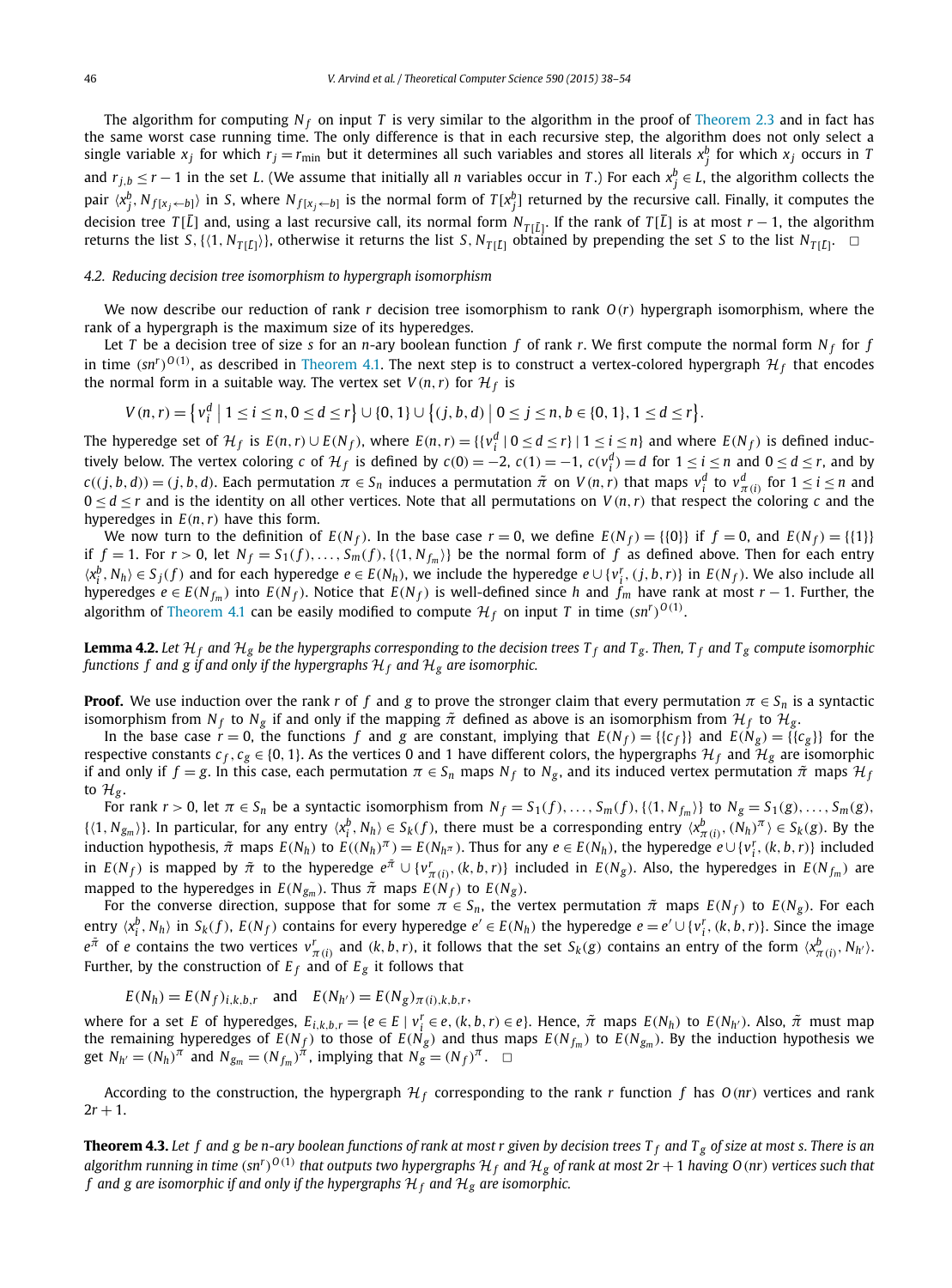By combining this with the isomorphism algorithm for hypergraphs of rank *R* on *N* vertices of Babai and Codenotti [3], which takes  $2^{R^2 \sqrt{N}(\log N)^{O(1)}}$  time, we get an  $(sn^r)^{O(1)} + 2^{\sqrt{n^5}(\log n)^{O(1)}}$  time isomorphism algorithm for *n*-ary boolean functions of rank *r* that are given by decision trees of size *s*. Since any decision tree of size *s* has rank at most *O*(log *s*), this gives the following corollary.

**Corollary 4.4.** Given two n-ary boolean functions  $f$  and  $g$  as decision trees of size s, there is a 2 $\sqrt{n}(\log s)^{O(1)}$  time algorithm to check ij  $f ≅ g$ .

We note that the canonization problem for bounded rank decision lists also polynomial-time reduces to the canonization problem for bounded rank hypergraphs. However, to the best of our knowledge, not even a 2<sup>0(*n*)</sup> algorithm is known for computing canonical forms for hypergraphs of rank 3.

#### *4.3. Isomorphism of decision trees is* GI*-hard*

We next show that isomorphism testing even for rank 2 decision trees is GI-hard.

Let  $G = (V, E)$  be a graph with  $V = \{v_1, v_2, ..., v_n\}$  and  $E = \{e_1, e_2, ..., e_m\}$ . We encode G as a boolean function  $f_G$ on the variable set  $V \cup E$  as follows:  $f_G(v_1, \ldots, v_n, e_1, \ldots, e_m) = 1$  if and only if exactly three variables  $e_i, v_j, v_k$  are 1, all remaining variables are 0, and  $e_i = \{v_j, v_k\} \in E$ . Here the boolean variables  $v_i$  and  $e_j$  correspond, by abuse of notation, to elements of  $V\cup E$ . We can write  $f_G$  as  $f_G=\bigvee_{e=\{u,v\}\in E} (e\wedge(\bigwedge_{e'\neq e}e')\wedge u\wedge v\wedge (\bigwedge_{w\neq u,v}\overline{w})).$ 

**Lemma 4.5.** For any graph  $G = (V, E)$ , the function  $f_G$  is of rank 2 and can be represented by a rank 2 decision tree of size  $O(|E|^2|V|)$ .

**Proof.** Note that if any edge variable *e* is set to 1 where  $e = \{u, v\}$ , all the terms in  $f_G$  disappear, except the one where the variable appears un-negated. Thus,  $f_G[e \leftarrow 1] = \bigwedge_{e' \neq e} e' \wedge u \wedge v \wedge \bigwedge_{w \neq u,v} \overline{w}$ . Since  $f_G[e \leftarrow 1]$  is a conjunction of literals, it is a rank 1 function. Since  $f_G$  is zero if all the edge variables are set to 0, this proves that  $f_G$  is a rank 2 function.  $\Box$ 

**Theorem 4.6.** Let  $G = (V_G, E_G)$  and  $H = (V_H, E_H)$  be two graphs in which all vertices have at least two neighbors, and let  $f_G$  and  $f_H$ *be the functions as defined above. Then, G*  $\cong$  *H if and only if*  $f_G \cong f_H$ *.* 

**Proof.** The function  $f_G$  encodes the graph *G* in the sense that for an assignment *a* to the variables,  $f_G(a) = 1$  exactly if a encodes an edge  $e = \{u, v\} \in E_G$ , i.e.,  $a_e = a_u = a_v = 1$  and  $a_x = 0$  for all  $x \in (V_G \cup E_G) \setminus \{e, u, v\}$ .

Any isomorphism  $\pi$  from *G* to *H* can be extended to map each edge  $e = \{u, v\} \in E_G$  to  $\pi(e) = \{\pi(u), \pi(v)\}$ . Then  $\pi$ sends the satisfying assignments of *f<sub>G</sub>* to the satisfying assignments of *f<sub>H</sub>*, implying that *f<sub>G</sub>*  $\cong$  *f<sub>H</sub>*.

Conversely, if  $\pi$  is an isomorphism from  $f_G$  to  $f_H$ , it induces a bijection between the satisfying assignments of the two functions. As a variable is an edge variable if and only if it occurs in only one satisfying assignment,  $\pi$  maps edge variables to edge variables and vertex variables to vertex variables. It follows that π restricted to  $V_G$  is an isomorphism from *G* to  $H. \square$ 

As any pair of graphs can be modified to meet the degree requirement of Theorem 4.6 by adding two universal vertices to each graph, we have the following corollary.

## **Corollary 4.7.** GI  $\leq^p_m$  DT-Iso.

#### **5. Isomorphism of decision lists**

In this section, we consider C-DL isomorphism as defined in Section 1. We first observe that satisfiability of  $C$ -DLs is related to the Constraint Satisfaction Problem (CSP) where the constraints come from the class C.

**Definition 5.1.** A *constraint* of arity *k* is a boolean function  $C: \{0, 1\}^k \to \{0, 1\}$ . For a constraint *C* of arity *k* and a sequence of variables  $x_{i_1},...,x_{i_k}$  with  $1 \leq i_1,...,x_{i_k} \leq n$ , the corresponding *n*-ary constraint application is the boolean function  $f(x_1,...,x_n) = C(x_{i_1},...,x_{i_k})$ . For a finite class C of constraints, a C-CSP instance I is a set of *n*-ary applications of constraints in C and represents the conjunction of these constraint applications. A constraint *C* is called

- *0-valid*, if  $C(0, ..., 0) = 1$ ,
- 1-valid, if  $C(1, ..., 1) = 1$ ,
- *Horn*, if it is a Horn-CNF, i.e., each clause has at most one positive literal,
- *anti-Horn*, if it is an anti-Horn-CNF, i.e., each clause has at most one negative literal,
- *bijunctive*, if it is a 2-CNF,
- *affine*, if it is a conjunction of parities of literals, and
- *2-affine*, if it is a conjunction of parities where each parity consists of at most 2 literals.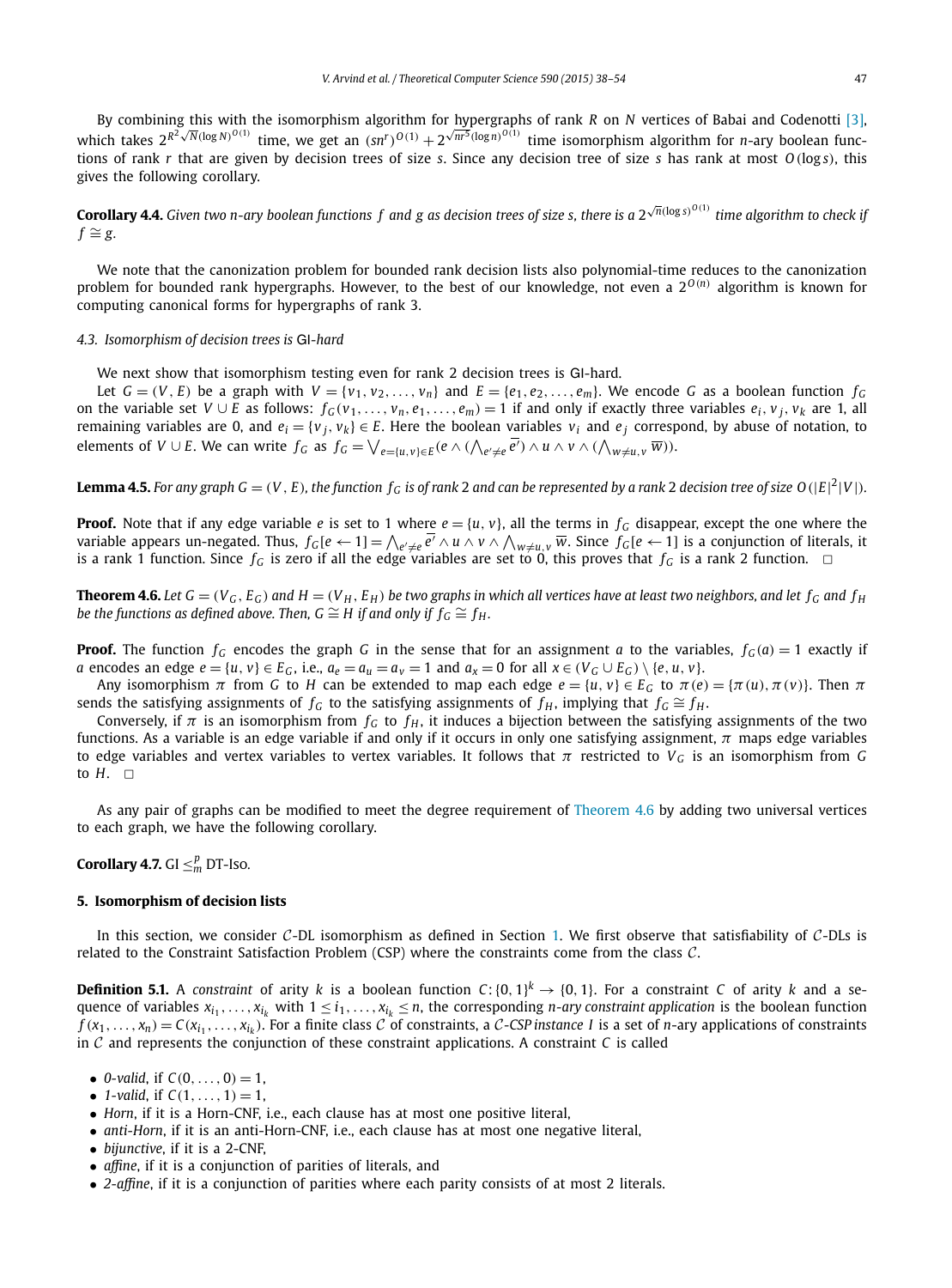A class  $C$  of constraints is called 0-valid, 1-valid, Horn, anti-Horn, bijunctive, affine, or 2-affine, if every constraint in it has the respective property. C is called *Schaefer* if it is Horn, anti-Horn, bijunctive or affine.

Schaefer proved the following dichotomy result regarding the satisfiability of CSP instances.

**Theorem 5.2.** (See [21].) Let C be a class of constraints. The satisfiability problem for C-CSP instances is in P if C is 0-valid, 1-valid or *Schaefer, and* NP*-complete otherwise.*

Böhler et al. considered the isomorphism problem for CSP instances, which asks whether the boolean functions computed by two given CSP instances are isomorphic.

**Theorem 5.3.** (See [7].) Let C be a class of constraints. The isomorphism problem for C-CSP instances is in P if C is 2-affine, GI-complete *if* C *is Schaefer but not 2-affine, and both* coNP*-hard and* GI*-hard otherwise.*

Our main result on decision lists is the following extension of this trichotomy result to  $C$ -DLs. Most of this section is devoted to its proof.

**Theorem 5.4.** Let C be a class of constraints. The isomorphism problem for C-DLs is in L if  $\bar{c}$  is 2-affine, GI-complete if  $\bar{c}$  is Schaefer *but not 2-affine, and both* coNP*-hard and* GI*-hard otherwise.*

Recall that in a C-DL  $L = \langle f_1, c_1 \rangle, \ldots, \langle f_m, c_m \rangle$ , for each  $f_i$  there are a function  $C \in \mathcal{C}$  and indices  $i_1, \ldots, i_k$  such that  $f_i(x_1,...,x_n)=C(x_{i_1},...,x_{i_k})$ ; cf. Definition 1.2. Thus  $f_i$  can be viewed as an application of the constraint C. For a class of constraints C, we define its complement as  $\overline{C} = \{\neg C \mid C \in C\}$ , and observe the following.

**Lemma 5.5.** For any C-CSP instance 1, there is an equivalent  $\overline{\mathcal{C}}$ -DL L<sub>I</sub>.

**Proof.** Given a C-CSP instance  $I = \{C_i(x_{i(i,1)},...,x_{i(i,k,i)}) \mid j = 1,...,m\}$ , we define

 $L_I = \left\langle \neg C_1(x_{i(1,1)},\ldots,x_{i(1,k_1)}),0\right\rangle, \ldots, \left\langle \neg C_m(x_{i(m,1)},\ldots,x_{i(m,k_m)}),0\right\rangle, \langle 1,1\rangle.$ 

The decision list  $L_I$  represents the function  $\bigwedge_{j=1}^m C_j(x_{i(j,1)},\ldots,x_{i(j,k_j)})$  and thus is equivalent to  $I$ .  $\Box$ 

Combining this lemma with Theorem 5.3 gives the lower bounds featuring in our trichotomy for  $C$ -DLs. It remains to show the upper bounds for the cases where C is Schaefer, i.e., where C consists of either: (i) disjunctions of conjunctions of literals of which at most one is negative, (ii) disjunctions of conjunctions of literals of which at most one is positive, (iii) disjunctions of parities of literals or (iv) disjunctions of conjunctions of two literals.

In Section 5.2, we show that in all these cases, the isomorphism problem for C-DLs is reducible to GI. Moreover, in Section 5.1 we show that the isomorphism problem is even decidable in logspace when  $\bar{C}$  is 2-affine, i.e., C consists of disjunctions of parities of at most two literals. Further, we show that  $C$ -DL-Iso is L-hard, unless  $C$  contains only constant functions. Finally, in Section 5.3 we consider the general case and show for any class  $C$  of constraints that  $C$ -DL-Iso can be solved in polynomial time by asking parallel queries to an NP oracle.

#### *5.1. Canonizing decision lists in the 2-affine case*

A 2 $\oplus$ -condition is a formula of the form  $x_i$ ,  $x_i \oplus 1$ ,  $x_i \oplus x_j$ , or  $x_i \oplus x_j \oplus 1$ . A 2 $\oplus$ -DL L is a list of pairs  $\langle D_1, c_1 \rangle$ , ...,  $\langle D_m, c_m \rangle$ where  $c_i \in \{0, 1\}$  for  $i = 1, \ldots, m$  and each  $D_i$  is a disjunction of 2⊕-conditions. We assume that each  $D_i$  is represented as a set containing all the 2⊕-conditions in the disjunction. We say that a pair  $\langle D_i, c_i \rangle$  fires on an assignment *a*, if *i* is the least index such that  $p(a) = 1$  for some  $p \in D_i$ .

We next describe a normal form representation for 2⊕-DLs. The construction is very similar to the one for functions of rank 1 which correspond to 1-DLs. We then exploit the structure of the normal form to give a logspace algorithm for the 2⊕-DL isomorphism problem.

The normal form *N<sup>L</sup>* for a 2⊕-DL *L* computing an *n*-ary boolean function *f* is a 2⊕-DL of the form

$$
N_L = \langle P_1(f), 1 \rangle, \langle P_2(f), 0 \rangle, \ldots, \langle P_m(f), m \bmod 2 \rangle, \langle 1, m+1 \bmod 2 \rangle.
$$

The idea behind the definition of *N<sup>L</sup>* is to include in each level *k* as many 2⊕-conditions as possible, even if some of them are redundant, as this choice does not depend on the order of the variables.

More precisely, for two *n*-ary boolean functions  $f, g$  and a bit  $c \in \{0, 1\}$ , let  $P(f, g, c)$  denote the set of all 2⊕-conditions *p* such that *f* evaluates to *c* under all assignments that satisfy *p* ∧ *g*. Let *g*<sup>0</sup> = 1 and for *k* ≥ 1, let  $P_k(f) = P(f, g_{k-1}, k \mod 2) \setminus \bigcup_{j \leq k} P_j(f)$  and let  $g_k$  be the function  $g_{k-1} \wedge \bigwedge_{p \in P_k(f)} \neg p$ . Further let m be the largest index *k* for which  $g_k$  is not the constant 0 function. The *level*  $\ln f(p)$  of a 2⊕-condition *p* is the smallest index *k* such that  $p \in P_k(f)$ .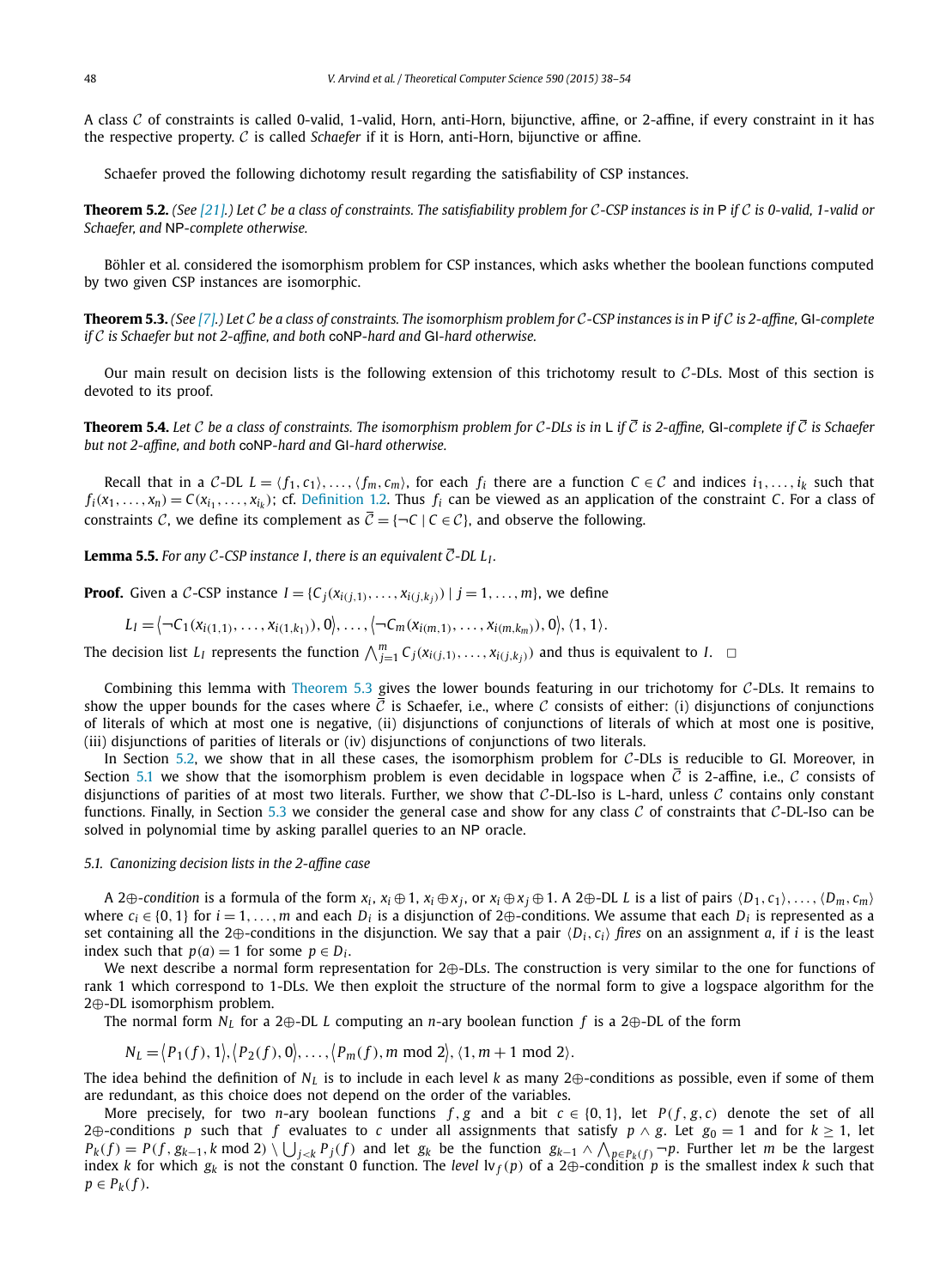#### **Example 5.6.** The 2⊕-DL

 $L = \{(x_1 \oplus x_2 \oplus 1, x_2 \oplus x_3, x_5 \oplus x_6 \oplus 1\}, 1), \{(x_1 \oplus 1, x_4 \oplus x_5), 0\}, \{(x_1 \oplus x_6 \oplus 1\}, 1), (1, 0)\}$ 

has the 2 $\oplus$ -DL  $N_L = \langle P_1, 1 \rangle$ ,  $\langle P_2, 0 \rangle$ ,  $\langle P_3, 1 \rangle$ ,  $\langle 1, 0 \rangle$ , where

 $P_1 = \{x_1 \oplus x_2 \oplus 1, x_1 \oplus x_3 \oplus 1, x_2 \oplus x_3, x_5 \oplus x_6 \oplus 1\},$ 

 $P_2 = \{x_1 \oplus 1, x_2, x_3, x_4 \oplus x_5, x_4 \oplus x_6 \oplus 1\}$  and

 $P_3 = \{x_1 \oplus x_4, x_1 \oplus x_5, x_1 \oplus x_6 \oplus 1, x_2 \oplus x_4 \oplus 1, x_2 \oplus x_5 \oplus 1, x_6 \oplus x_6 \oplus x_7 \oplus x_8 \oplus x_9 \}$ 

*x*<sub>2</sub> ⊕ *x*<sub>6</sub>, *x*<sub>3</sub> ⊕ *x*<sub>4</sub> ⊕ 1, *x*<sub>3</sub> ⊕ *x*<sub>5</sub> ⊕ 1, *x*<sub>3</sub> ⊕ *x*<sub>6</sub>, *x*<sub>4</sub> ⊕ 1, *x*<sub>5</sub> ⊕ 1, *x*<sub>6</sub>}

as its normal form. Moreover,  $g_0 = 1$ ,  $g_1 = (x_1 \oplus x_2) \wedge (x_1 \oplus x_3) \wedge (x_5 \oplus x_6)$ ,  $g_2 = x_1 \wedge \overline{x_2} \wedge \overline{x_3} \wedge (x_4 \oplus x_6) \wedge (x_5 \oplus x_6)$ ,  $g_3 = x_1 \wedge \overline{x_2} \wedge \overline{x_3} \wedge x_4 \wedge x_5 \wedge \overline{x_6}$  and  $g_4 = 0$  as the set  $P_4$  contains all 2⊕-conditions over the variable set {*x*<sub>1</sub>,..., *x*<sub>6</sub>} that are missing in  $P_1 \cup P_2 \cup P_3$ .

The following lemma summarizes our normal form construction.

**Lemma 5.7.** The function  $L \mapsto N_L$  is a normal form representation for  $2 \oplus$ -decision lists.

**Proof.** Let *L* be a 2⊕-DL computing some *n*-ary boolean function *f* . To show that *L* and *N<sup>L</sup>* represent the same function, we assume that all pairs in *L* can fire and split *L* into subsequences  $C_1, \ldots, C_\ell$  so that all pairs  $\langle D_i, c_i \rangle$  in  $C_k$  satisfy  $c_i = k \mod 2$ and all  $C_k$  (except possibly  $C_1$ ) are non-empty. For  $k = 1, \ldots, \ell$ , it follows by induction over *k* that the disjunction of the conditions  $D_i$  with  $\langle D_i, k \mod 2 \rangle$  in  $C_k$  is equivalent to the disjunction of the 2⊕-conditions *p* with  $p \in P_k(f)$  under all assignments for which no pair in  $C_1, \ldots, C_{k-1}$  fires. This also proves that  $\ell = m + 1$ .

Further, since the sets  $P_k(f)$  depend only on f, equivalent 2⊕-DLs will lead to the same sets. To show that  $N_L$  is permutation preserving, suppose that  $\pi$  is an isomorphism between two boolean functions *f* and *g*. Then a 2⊕-conditions *p* is in the set  $P_k(f)$  if and only if  $p^{\pi}$  is in the set  $P_k(g)$ . Thus  $(N_f)^{\pi} = N_f^{\pi} = N_g$ .  $\Box$ 

Next, we describe a logspace algorithm for computing *N<sup>L</sup>* . For this we need a generalized notion of restriction of boolean functions represented by decision lists: For a decision list  $L = \langle f_1, c_1 \rangle, \ldots, \langle f_\ell, c_\ell \rangle$  and a function *g*, let  $L[g] =$  $\langle f_1, c_1 \rangle, \ldots, \langle f_{i-1}, c_{i-1} \rangle \langle 1, c_i \rangle$ , where i is the smallest index for which  $g \wedge \bigwedge_{i=1}^{i-1} -f_j$  implies  $f_i$ . It is clear that  $L[g]$  yields the same value as *L* on all assignments *a* for which  $g(a) = 1$ . Moreover, an inductive argument along the same lines as in the proof of Lemma 5.7 shows that  $L[g]$  and  $N<sub>L</sub>[g]$  compute the same function.

**Lemma 5.8.** Let L be a 2 $\oplus$ -DL that represents a function  $f$  and let  $p$  and  $p'$  be 2 $\oplus$ -conditions. Then  $\text{lv}_f(p) \le \min\{\text{lv}_f(p'), \text{lv}_f(\neg p')\}$ *if* and only if L[p, p'] and L[p, ¬p'] are equivalent.

**Proof.** Let  $N_L = \langle P_1, 1 \rangle, \ldots, \langle P_m, m \bmod 2 \rangle, \langle 1, m+1 \bmod 2 \rangle$  be the normal form of *L*. As argued above, the decision list  $L[p]$  is equivalent to  $N_L[p] = \langle P_1(f), 1 \rangle, \dots, \langle P_{i-1}(f), i-1 \mod 2 \rangle, \langle 1, i \mod 2 \rangle$ , where  $i = \nu_f(p)$ . If  $\nu_f(p) \leq$  $\min\{N_f(p'), N_f(-p')\}$ , the constraint applications *p'* and  $\neg p'$  do not occur in *N<sub>L</sub>*[*p*]. By construction of *N<sub>L</sub>*, this implies  $N_L[p, p'] = N_L[p, \neg p'] = N_L[p]$ . Thus  $L[p, p']$  and  $L[p, \neg p']$  are equivalent.

In case  $j = \min\{l v_f(p'), l v_f(\neg p')\} < l v_f(p)$ , let *a* be an assignment such that  $\langle P_{j+1}(f), j+1 \mod 2 \rangle$  fires upon evaluation of  $N_L[p]$ . As max{ $\{N_f(p'), N_f(\neg p')\}=m+1$ , we have  $N_L[p, p'](a) \neq N_L[p, \neg p'](a)$ . Thus  $L[p, p']$  and  $L[p, \neg p']$  are not equivalent.  $\Box$ 

### **Lemma 5.9.** *Given a* 2⊕*-DL L, its normal form N<sup>L</sup> can be computed in logspace.*

**Proof.** The satisfiability of a conjunction of 2⊕-conditions of size at most 2 can be checked in logspace by constructing the equivalence graph of literals and checking that no variable occurs together with its negation in the same connected component. The latter is possible in logspace using Reingold's algorithm [18].

The decision list  $L[p] = \langle D_1, c_1 \rangle, \dots, \langle D_{i-1}, c_{i-1} \rangle \langle 1, c_i \rangle$  for a given  $2 \oplus$ -DL  $L = \langle D_1, c_1 \rangle, \dots, \langle D_\ell, c_\ell \rangle$  and a  $2 \oplus$ -condition p can be computed in logspace by finding the smallest *i* such that  $p \wedge \bigwedge_{j=1}^{i} \neg D_i$  is not satisfiable.

Two 2⊕-DLs  $L = \langle D_1, c_1 \rangle, \ldots, \langle D_\ell, c_\ell \rangle$  and  $L' = \langle D'_1, c'_1 \rangle, \ldots, \langle D'_{\ell'}, c'_{\ell'} \rangle$  are not equivalent if and only if there are entries  $\langle D_i,c_i\rangle$  of L and  $\langle D'_j,c'_j\rangle$  of L' such that  $c_i\neq c'_j$  and for some  $p_i\in D_i$  and  $p'_j\in D'_j$  the following conjunction of 2⊕-conditions is satisfiable:

$$
p_i \wedge p'_j \wedge \left(\bigwedge_{k=1}^{i-1} \neg D_k\right) \wedge \left(\bigwedge_{k=1}^{j-1} \neg D'_k\right).
$$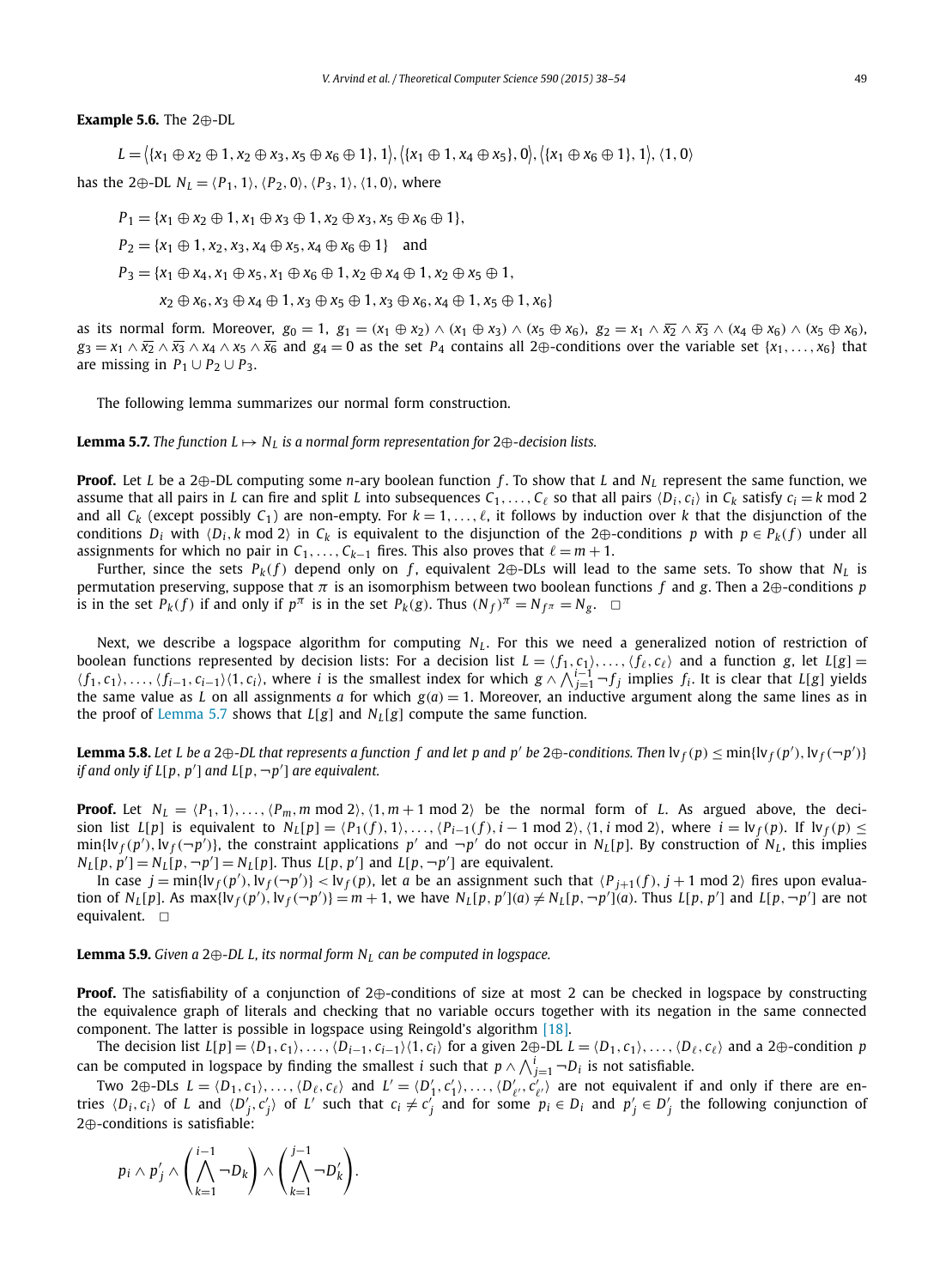

**Fig. 3.** The graph representation *G<sup>L</sup>* of the normal form *N<sup>L</sup>* considered in Example 5.11. The levels are omitted from the vertex names as they are clear from the graph structure.

Thus the condition given by Lemma 5.8 can be evaluated in logspace. This allows to partition the set of all 2⊕-conditions by level and to find the linear order between the levels. It remains to check whether  $P_1$  is empty. This can be done by checking if  $L[p] = 1$  for some 2⊕-condition *p* in the smallest level.  $\Box$ 

Let *L* be a 2 $\oplus$ -DL and let  $N_L = \langle P_1, 1 \rangle, \ldots, \langle P_m, m \mod 2 \rangle, \langle 1, m+1 \mod 2 \rangle$  be its normal form. We will encode the structure of *N<sup>L</sup>* as a graph *G<sup>L</sup>* of tree distance width 2 such that *N<sup>L</sup>* and *N<sup>L</sup>* ′ are syntactically isomorphic if and only if *G<sup>L</sup>* and *G<sup>L</sup>* ′ are isomorphic. Das et al. proved that this graph class can be canonized in logspace [10].

We can rewrite a 2⊕-condition as an equation over literals and constants. For example, the 2⊕-condition *x*<sub>1</sub> ⊕ *x*<sub>2</sub> can be rewritten as the equations  $x_1^0 = x_2^1$  or  $x_1^1 = x_2^0$  and the 2⊕-condition  $x_1 \oplus 1$  can be rewritten as  $x_1^0 = 1$  or  $x_1^1 = 0$ . The idea is to represent *N*<sub>L</sub> as a sequence of equation sets representing the conjunctions of  $2\oplus$ -conditions  $\bigwedge_{i=1}^{k} \neg P_i$  for  $k = 0, ..., m + 1$ . More precisely, we call two literals or constants  $l, l' \in X(n) = \{0, 1\} \cup \{x_i^b | i \in \{1, ..., n\}, b \in \{0, 1\}\}\$ equivalent after level k (denoted *l* ≡<sub>*k*</sub> *l'*) if *l* = *l'* or if the 2⊕-condition corresponding to *l* ⊕ *l'* is contained in *P*<sub>1</sub> ∪ · · · ∪ *P*<sub>*k*</sub>.

**Lemma 5.10.** *The relations*  $\equiv_k$  *are transitive on X*(*n*) *for*  $k = 0, \ldots, m + 1$ *.* 

**Proof.** Assume that  $x_i \equiv_k x_j$  and  $x_j \equiv_k x_h$  (the cases that some of these three variables are negated or replaced by a constant are handled in exactly the same way). Then  $P_1 \cup \cdots \cup P_k$  contains the two 2⊕-conditions  $p = x_i \oplus x_j$  and  $p' = x_j \oplus x_h$ .

If p and p' belong to the same set  $P_r$ , then  $p'' = x_i \oplus x_h$  is in  $P_1 \cup \cdots \cup P_r$ , since any assignment a that satisfies  $g_{r-1} \wedge p''$ , either satisfies  $g_{r-1} \wedge p$  or  $g_{r-1} \wedge p'$ , implying that  $f(a) = r \mod 2$ .

If *p* and *p'* belong to different sets *P<sub>r</sub>* and *P<sub>s</sub>* with *r* < *s*, then any assignment that satisfies  $g_{s-1}$  assigns to  $x_i$  and  $x_j$  the same value, implying that  $g_{s-1} \wedge p'$  and  $g_{s-1} \wedge p''$  describe the same function. Hence, the level of *p*<sup>*''*</sup> is at most the level of *p'*, implying that  $p'' \in P_1 \cup \cdots \cup P_s$ .  $\Box$ 

The relation  $\equiv_k$  partitions the set  $X(n)$  into the equivalence classes  $[l]_k = \{y \in X(n) \mid l \equiv_k y\}, l \in X(n)$ . The complementary equivalence class of  $[l]_k$  is  $[l]_k = \{ y \in X(n) \mid l \equiv_k y \}.$ 

**Example 5.11.** Consider  $L = \{ \{x_1 \oplus x_2 \oplus 1, x_2 \oplus x_3, x_5 \oplus x_6 \oplus 1\}, 1 \}$ ,  $\{ \{x_1 \oplus x_4 \oplus x_5\}, 0 \}$ ,  $\{ \{x_1 \oplus x_6 \oplus 1\}, 1 \}$ ,  $\{1, 0\}$ . The equivalence classes of  $\equiv_1$  are {0}, {1}, { $x_1, \overline{x_2}, \overline{x_3}$ }, { $\overline{x_1}, x_2, x_3$ }, { $x_4$ }, { $\overline{x_4}$ }, { $x_5, \overline{x_6}$ }, and { $\overline{x_5}, x_6$ }. The classes [0]<sub>1</sub> and [1]<sub>1</sub> are complementary to each other, as are  $[x_1]_1$  and  $[x_2]_1$ , and likewise  $[x_4]_1$  and  $[\overline{x_4}]_1$  as well as  $[x_5]_1$  and  $[x_6]_1$ .

The equivalence classes of  $\equiv_2$  are {0, *x*<sub>1</sub>, *x*<sub>2</sub>, *x*<sub>3</sub>}, {1, *x*<sub>1</sub>, *x*<sub>2</sub>, *x*<sub>3</sub>}, {*x*<sub>4</sub>, *x*<sub>5</sub>, *x*<sub>6</sub>}, and {*x*<sub>4</sub>, *x*<sub>5</sub>, *x*<sub>6</sub>}. The complementary pairs are  $\{[0]_2,[1]_2\}$  and  $\{[x_4]_2,[x_6]_2\}.$ 

The equivalence classes of  $\equiv_3$  are {0, *x*<sub>1</sub>,  $\overline{x_2}$ ,  $\overline{x_3}$ , *x*<sub>4</sub>, *x*<sub>5</sub>,  $\overline{x_6}$ } and {1,  $\overline{x_1}$ , *x*<sub>2</sub>, *x*<sub>3</sub>,  $\overline{x_4}$ ,  $\overline{x_5}$ , *x*<sub>6</sub>}. They are complementary to each other.

For  $\equiv_4$  there is only one equivalence class *X*(6), i.e., it contains all literals and constants over {*x*<sub>1</sub>,..., *x*<sub>6</sub>} and is complementary to itself.

Given a normal form  $N_L = (P_1, 1), \ldots, (P_m, m \mod 2), (1, m + 1 \mod 2)$ , we encode the sizes and inclusion structure of these equivalence classes in the graph  $G_L$ . For each  $k \in \{0, \ldots, m+1\}$  and equivalence class  $[I]_k$  of  $\equiv_k$ , the graph  $G_L$ contains a vertex ( $[I]_k, k$ ). By definition, the equivalence classes of  $\equiv_0$  are singletons, the equivalence classes of  $\equiv_k$  are a refinement of the equivalence classes of  $\equiv_{k+1}$  for  $k=1,\ldots,m+1$ , and  $\equiv_{m+1}$  has just one equivalence class. Thus the edges  $\{(\{([l]_k,k),([l]_{k-1},k-1)\}\mid l\in X(n),1\leq k\leq m\}$  form a tree and we add them all to  $G_L$ . Additionally,  $G_L$  contains an edge between each pair of complementary equivalence classes. The vertices ( $[0]_0$ , 0), ( $[1]_0$ , 0), and ( $[0]_m$ , *m*) receive the colors 0, 1, and root respectively, and for each variable  $x_i$ , the vertex ([ $x_i$ ]<sub>0</sub>,0) is colored with var. See Fig. 3 for an example.

**Lemma 5.12.** If two 2 $\oplus$ -DLs L and L' represent isomorphic functions f and f', then the graphs G<sub>L</sub> and G<sub>L'</sub> are isomorphic.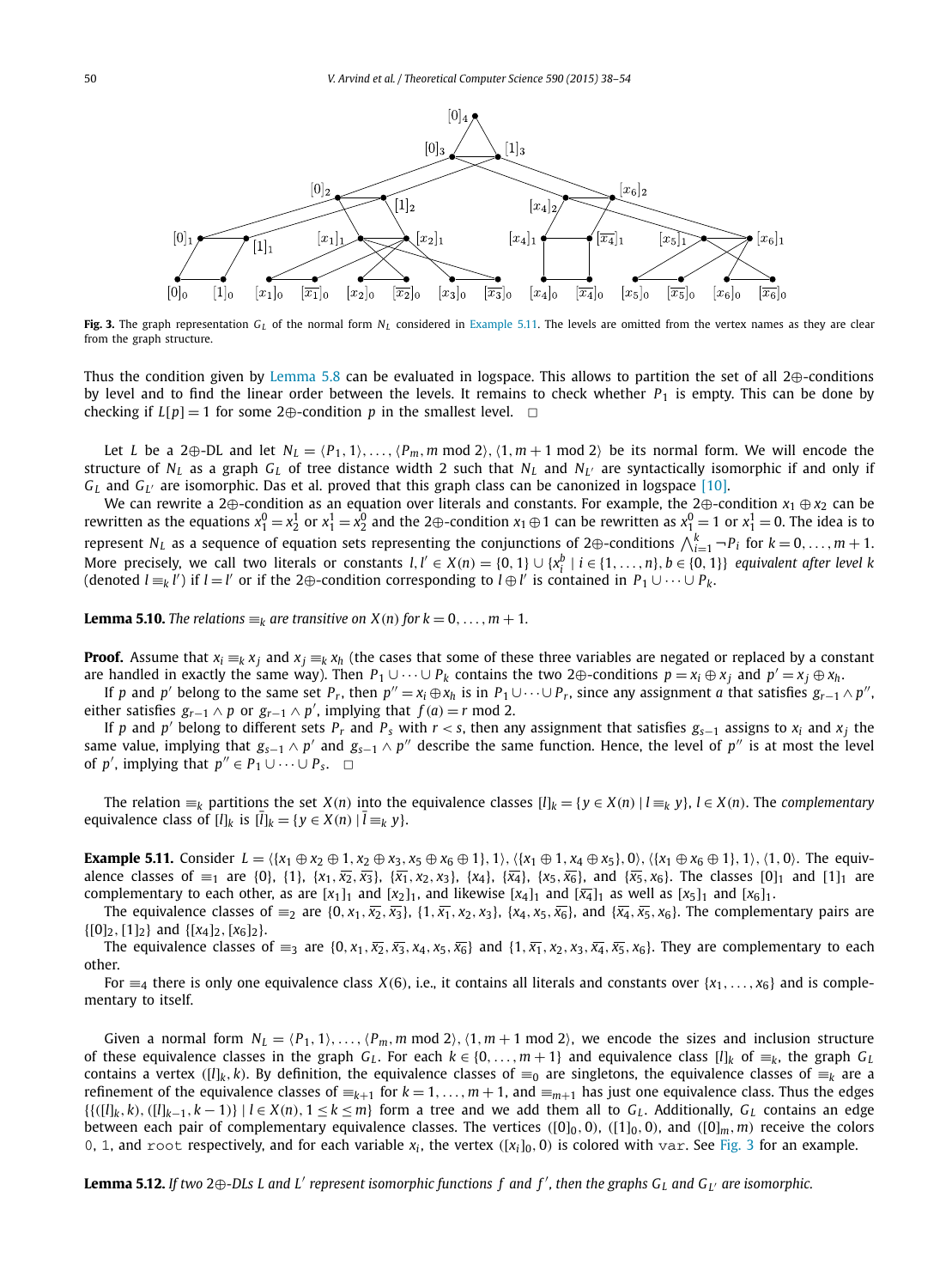**Proof.** Let  $N_L = \langle P_1, 1 \rangle, \ldots, \langle P_m, m \bmod 2 \rangle$ ,  $\langle 1, m+1 \bmod 2 \rangle$  and  $N_{L'} = \langle P'_1, 1 \rangle, \ldots, \langle P'_m, m \bmod 2 \rangle$ ,  $\langle 1, m+1 \bmod 2 \rangle$  be the normal forms of *L* and *L'*, and let  $\equiv_k$  and  $\equiv'_k$  denote equivalence after level *k* in  $N_L$  and  $N_{L'}$ , respectively. By Lemma 5.7, any isomorphism  $\pi$  from  $f$  to  $f'$  is also a syntactic isomorphism from  $N_L$  to  $N_{L'}$ . In particular, for any  $l, l' \in X(n)$  and  $k \in$  $\{0,\ldots,m+1\}$ , we have  $l \equiv_k l'$  if and only if  $\pi(l) \equiv'_k \pi(l')$ . This implies that  $\pi$  induces an isomorphism from  $G_L$  to  $G_{L'}$ .  $\Box$ 

A tree distance decomposition for a graph  $G = (V, E)$  is a rooted tree  $T = (X, F)$  whose nodes X (which are called *bags*) form a partition of *V* , such that

- for every edge  $\{u, v\} \in E$ , the vertices *u* and *v* are either in the same bag of *T* or in adjacent bags of *T*, and
- for each vertex  $v \in V$ , the minimum distance in G from  $v$  to a vertex in the root bag of T equals the distance in T of the bag containing *v* to the root bag.

The *width* of *T* is the maximum size of its bags.

Using one bag for each pair of complementary equivalence classes results in a tree distance decomposition of width 2 for  $G_L$ , which has edges between  $\{([l]_k, k), ([l]_k, k)\}$  and  $\{([l]_{k-1}, k-1), ([l]_{k-1}, k-1)\}$  for each  $l \in X(n)$  and  $k \in \{1, \ldots, m+1\}$ . Thus we can use the logspace algorithm of Das et al. [10] to obtain a canon  $C_L$  of  $G_L$ .

The next lemma shows that a syntactically isomorphic copy of  $N_L$  can be reconstructed from the canon  $C_L$  of  $G_L$ .

Lemma 5.13. Let L be a 2 $\oplus$ -DL, and let G<sub>L</sub> be the graph that encodes the structure of its normal form N<sub>L</sub> as described above. Given an isomorphic copy  $G_L'$  of  $G_L$ , a syntactically isomorphic copy  $S(G_L')$  of  $N_L$  can be computed in logspace.

**Proof.** To construct  $S(G'_L) = \langle P'_1, 1 \rangle, \ldots, \langle P'_m, m \bmod 2 \rangle, \langle 1, m+1 \bmod 2 \rangle$  from  $G'_L$ , let *n* be the number of vertices with  $c$ olor  $var$  in  $G'_L$  and let  $\bar{m}$  be the distance of the vertex colored  $r$ oot to any  $color$  var vertex in  $G'_L$ . Call a vertex  $v$  of  $G'_L$  a *level k vertex* if it has distance  $m - k$  to the vertex colored root. This can be checked in logspace [10]. Let  $\sigma$  be the bijection from the color var vertices in  $G'_{L}$  to  $\{1,\ldots,n\}$  that maps the *i*th color var vertex in  $G'_{L}$  to *i*. Because of the colors 0 and 1 and the edges between the vertices of complementary equivalence classes,  $\sigma$  induces a bijection  $\sigma'$  between the level m vertices of  $G'_{L}$  and  $X(n) = \{0, 1\} \cup \{x_i^b | i \in \{1, ..., n\}, b \in \{0, 1\}\}\)$ . Let  $T'_{L}$  be the tree rooted at the vertex colored root that is obtained from  $G'_{L}$  by dropping all edges between vertices of the same level. For each  $k \in \{1, \ldots, m\}$ , the set  $P'_{k}$  consists of all 2⊕-conditions  $\sigma'(v) \oplus \sigma'(w)$  such that *v* and *w* are level *m* vertices and there is a level *k* vertex *u* in  $G'_L$  such that  $\nu$  and  $w$  are in subtrees of different children of  $u$  in  $T_L'$ .

We claim that for any isomorphism  $\pi$  from  $G_L$  to  $G'_L$ , the mapping  $\tilde{\pi}(i) = j$ , where  $\sigma'(\pi(([x_i]_0, 0))) = x_j$ , is a syntactic isomorphism from  $N_L$  to  $S(G_L')$ . This holds because for two literals or constants *l* and *l'*, the set  $P_k$  contains the  $2\oplus$ -condition  $l \oplus l'$  if and only if  $[l]_k = [l']_k$  and  $[l]_{k-1} \neq [l']_{k-1}$ , i.e., if and only if  $([l]_0, 0)$  and  $([l']_0, 0)$  are in the subtrees of different children of  $([l]_k, k)$  in  $G_L$ .  $\Box$ 

**Theorem 5.14.** Let  $\bar{C}$  be a 2-affine class of constraints. Then a canonical representation for C-DLs can be computed in logspace.

**Proof.** Given a 2⊕-DL *L*, compute its normal form *N<sup>L</sup>* (by Lemma 5.9), construct its graph representation *G<sup>L</sup>* (which is easily possible in logspace), obtain a canon *C<sup>L</sup>* for the latter using the algorithm of Das et al. [10], and return the isomorphic copy  $S(C_L)$  of  $N_L$  reconstructed from  $C_L$  using the algorithm of Lemma 5.13 as the canonical form of *L*.

By Lemmas 5.7 and 5.13, *<sup>S</sup>*(*C<sup>L</sup>* ) and *<sup>L</sup>* represent isomorphic functions. By Lemma 5.12, two <sup>2</sup>⊕-DLs *<sup>L</sup>* and *<sup>L</sup>* ′ that represent isomorphic input functions have isomorphic graph representations  $G_L$  and  $G_{L'}$ , implying that  $C_L = C_{L'}$ . As the canonical form  $S(C_L)$  only depends on  $C_L$ , we have  $S(C_L) = S(C_{L'})$  as required.  $\Box$ 

We conclude this subsection by showing that deciding isomorphism of  $C$ -CSP instances is L-hard, unless  $C$  contains only constant functions.

**Theorem 5.15.** *Let* C *be a class of constraints that contains a non-constant function. Then* C-DL-Iso *is* L*-hard.*

**Proof.** As Graph Isomorphism is L-hard even for trees [14], by Theorem 5.3 and Lemma 5.5 it suffices to consider the case that  $\bar{C}$  is 2-affine. Note that if  $\neg C$  is a non-constant and 2-affine constraint, then there is a constraint application  $f(x_1,...,x_n) = C(x_{i_1},...,x_{i_k})$  that either corresponds to a single literal  $f(x_1,...,x_n) = x_i^b$  or to the parity  $f(x_1,...,x_n) =$  $x_i \oplus x_j \oplus b$  of two literals. If the application is a single negative literal, then it is easy to encode the rank 1 decision trees *T*<sup>1</sup> and *T*<sup>2</sup> from the proof of Lemma 3.8 as C-DLs

$$
L_1 = \langle \overline{x_1}, 1 \rangle, \dots, \langle \overline{x_{u-1}}, 1 \rangle, \langle \overline{x_u}, 0 \rangle, \langle \overline{x_{u+1}}, 1 \rangle, \dots, \langle \overline{x_n}, 1 \rangle, \langle 1, 0 \rangle \text{ and}
$$
  

$$
L_2 = \langle \overline{x_n}, 1 \rangle, \dots, \langle \overline{x_{u+1}}, 1 \rangle, \langle \overline{x_u}, 0 \rangle, \langle \overline{x_{u-1}}, 1 \rangle, \dots, \langle \overline{x_1}, 1 \rangle, \langle 1, 0 \rangle,
$$

resulting in a reduction from the L-hard problem DIPATHCENTER to  $C$ -DL-Iso. If the application is a single variable, replacing the negative literals with the corresponding positive ones encodes the dual functions  $f_i(\overline{x_1},\ldots,\overline{x_n})$  as C-DLs, implying L-hardness also for this case.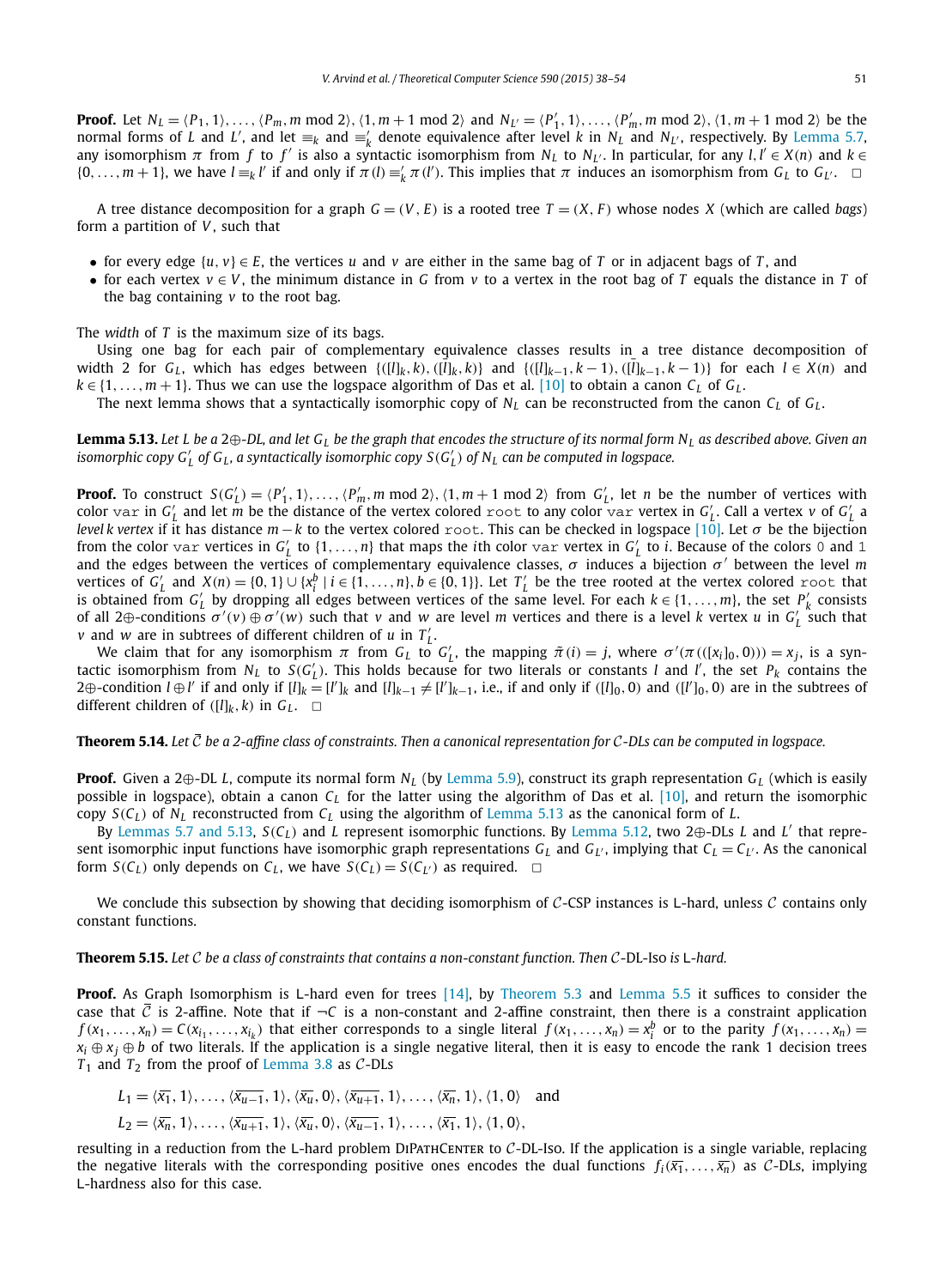If the application is the parity of two variables, we can add an additional variable  $x_{n+1}$  and include it in each condition:

$$
L'_1 = \langle x_1 \oplus x_{n+1}, 1 \rangle, \dots, \langle x_{u-1} \oplus x_{n+1}, 1 \rangle, \langle x_u \oplus x_{n+1}, 0 \rangle, \langle x_{u+1} \oplus x_{n+1}, 1 \rangle, \dots, \langle x_n \oplus x_{n+1}, 1 \rangle, \langle 1, 0 \rangle \text{ and}
$$
  

$$
L'_2 = \langle x_n \oplus x_{n+1}, 1 \rangle, \dots, \langle x_{u+1} \oplus x_{n+1}, 1 \rangle, \langle x_u \oplus x_{n+1}, 0 \rangle, \langle x_{u-1} \oplus x_{n+1}, 1 \rangle, \dots, \langle x_1 \oplus x_{n+1}, 1 \rangle, \langle 1, 0 \rangle.
$$

If *C*[*L* ← 1] is the negation of the parity of two variables, we include  $x_{n+1} \oplus 1$  instead of  $x_{n+1}$  in each condition. Either way,  $x_{n+1}$  is the only variable such that the two restrictions  $f_i^{\prime}[x_{n+1} \leftarrow 0]$  and  $f_i^{\prime}[x_{n+1} \leftarrow 1]$  are dual to each other, so any isomorphism from  $L'_1$  to  $L'_2$  must map  $x_{n+1}$  to itself. Thus we again obtain a reduction from DIPATHCENTER to C-DL-Iso.  $\Box$ 

We remark that isomorphism of  $\{x_1\}$ -CSP instances can be decided in TC<sup>0</sup> by comparing the number of variables that occur in constraint applications, so Theorem 5.15 does not hold for  $C$ -CSP isomorphism.

#### *5.2. Reducing isomorphism of Schaefer decision lists to graph isomorphism*

In this section, we show that C-DL isomorphism is reducible to graph isomorphism if  $\bar{C}$  is Schaefer, adapting the methods of  $[6]$  for CSP instances to the layered structure of decision lists. We give a reduction from C-DL-Iso to the label-respecting isomorphism problem of labeled trees, which is equivalent to graph isomorphism [20]. In this problem, we are given two rooted trees where each vertex has a label. We ask if there is an isomorphism between the trees which is label-respecting, i.e., two vertices in the first tree have the same label if and only if their images in the second tree have the same label. A generalized version of this problem that is also GI-complete is isomorphism of colored labeled trees, where each vertex additionally has a color and we ask for a color-preserving and label-respecting isomorphism.

Let *L* be a given C-DL, where  $\bar{C}$  is Schaefer. The first step is to find a normal form. Since we will use the same normal form representation again in the next subsection, we will describe it for arbitrary C-DLs. Let C(*n*) denote the set of all *n*-ary applications of the constraints in C. Its cardinality is bounded by  $|C| \cdot n^r$ , where *r* is the maximum arity of a constraint in C. We partition  $C(n)$  into the sets  $C_1(L), \ldots, C_m(L), C_{m+1}(L)$  such that each  $C_k(L)$  contains all  $f \in C(n) \setminus \bigcup_{i < k} C_i(L)$  that satisfy

$$
\forall a \in \{0, 1\}^n : \left(f(a) \land \bigwedge_{g \in \bigcup_{i < k} C_i(L)} \neg g(a)\right) = 1 \quad \Rightarrow \quad L(a) = k \text{ mod } 2,\tag{1}
$$

where  $C_1(L)$  might be empty. Given a constraint application  $f \in C(n)$ , its *level*  $\text{lv}_L(f)$  is the index *k* for which  $f \in C_k(L)$ . The normal form of *L* is defined as the decision list

 $N_L = \{C_1(L), 1\}, \{C_2(L), 0\}, \{C_3(L), 1\}, \ldots, \{C_m(L), m \text{ mod } 2\}, \{1, m+1 \text{ mod } 2\},\$ 

where for each *k*, the set  $C_k(L)$  represents the function  $\bigvee_{f \in C_k(L)} f$ .

**Theorem 5.16.** Let C be a class of functions, each depending on at most r variables, such that  $\overline{C}$  is Schaefer. Then the C-DL isomorphism *problem is polynomial-time reducible to graph isomorphism.*

**Proof.** Let  $L = \langle f_1, c_1 \rangle, \ldots, \langle f_\ell, c_\ell \rangle$  be a given C-DL, where  $\overline{C}$  is Schaefer. We can assume that in each pair  $\langle f_i, c_i \rangle$  in *L*,  $f_i$  is a conjunction (or parity) of literals, i.e., the outer disjunctions are resolved by splitting them into several pairs. Similarly, in the normal form  $N_L = \langle C_1(L), 1 \rangle, \ldots, \langle C_m(L), m \mod 2 \rangle, \langle 1, m+1 \mod 2 \rangle$  of *L* we can assume that each set  $C_k(L)$  consists only of such functions. In other words, it suffices to restrict C(*n*) to conjunctions (or parities) of literals of arity at most *r* over  $\{x_1, \ldots, x_n\}.$ 

We first compute the normal form *N<sub>L</sub>* of *L*. By Theorem 5.2 we can check property (1) above in polynomial time, since a condition  $f \in C(n)$  does not fulfill this property if and only if for some  $j \in \{1, ..., \ell\}$  with  $c_j \neq k$  mod 2, the function

$$
f \wedge \bigwedge_{g \in \bigcup_{i < k} C_i(L)} \neg g \wedge \bigwedge_{i < j} \neg f_i \wedge f_j
$$

is satisfiable. This function can be encoded as C'-CSP instance for some Schaefer class  $C' \supseteq \overline{C}$ , as  $f$  and  $f_j$  are parities if  $\overline{C}$ -CSP is affine, and conjunctions of literals otherwise.

The next step is to encode  $N_L$  as a labeled tree  $T_L$  (in the sense of [20]) such that two normal forms  $N_{L_1}$  and  $N_{L_2}$ are syntactically isomorphic if and only if there is a label-respecting tree isomorphism from  $T_{L_1}$  to  $T_{L_2}$ . As the type of the constraints in  $\overline{C}$  is fixed (i.e., either Horn, anti-Horn, bijunctive or affine), each constraint application  $f \in C(n)$  is already uniquely determined by a set  $L_f$  of literals and a bit  $b_f$ . For example, when  $\overline{C}$  is Horn, the set  $L_f = \{x_{i_1}, \ldots, x_{i_{k-1}}, \overline{x_{i_k}}\}$ uniquely identifies the corresponding function  $f = x_{i_1} \wedge \cdots \wedge x_{i_{k-1}} \wedge \overline{x_{i_k}}$ , and if  $\overline{C}$  is affine, the set  $L_f = \{x_{i_1}, \ldots, x_{i_k}\}$  and the bit  $b_f$  uniquely identify the function  $f = x_{i_1} \oplus \cdots \oplus x_{i_k} \oplus b_f$ . As  $b_f$  is only needed in the affine case, we fix it to 0 in the other cases.

We now outline the encoding algorithm which computes a labeled colored tree  $T_L$  on input  $N_L$ . We create a root node with *m* children corresponding to  $C_1(L), \ldots, C_m(L)$ , where the node for  $C_k(L)$  is colored *k*. In the subtree rooted at the node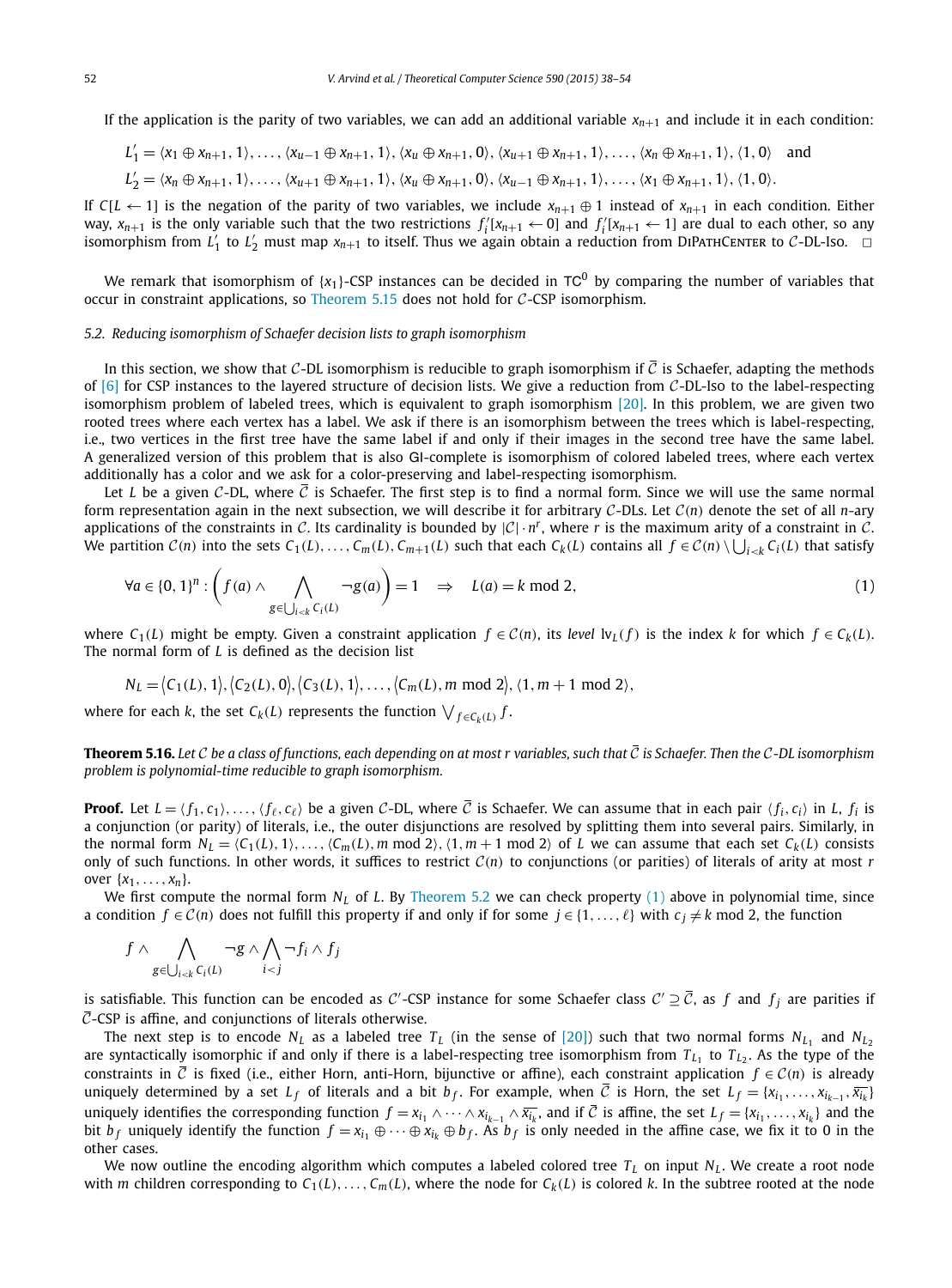corresponding to  $C_k(L)$  we create a child  $c_f$  with color  $b_f$  for each function  $f \in C_k(L)$ . The node  $c_f$  will have  $|L_f|$  children which are leaves  $v_{k,f,i,b}$  corresponding to the literals  $x_i^b$  in  $L_f$ , where  $v_{k,f,i,b}$  is labeled by the variable index *i* and colored by the bit *b*. This completes the construction of the tree *T<sup>L</sup>* .

It is easy to verify that if  $N_{L_1}$  and  $N_{L_2}$  are syntactically isomorphic via a permutation  $\pi$ , then  $\pi$  maps the collection  ${L_f \mid f \in C_k(L)}$  of literal sets to the collection  ${L_f \mid f \in C_k(L')}$ , and thus induces a label-respecting and color-preserving isomorphism from  $T_{L_1}$  to  $T_{L_2}.$  Conversely, if there is a label-respecting and color-preserving isomorphism  $\psi$  from  $T_{L_1}$  to  $T_{L_2}.$ then  $\psi$  induces a permutation  $\pi$  on the leaf labels, which provides a syntactic isomorphism from  $N_{L_1}$  to  $N_{L_2}$ .

#### *5.3. An upper bound for isomorphism of general decision lists*

Let  $C$  be any finite class of constraints. Böhler et al. have shown that the isomorphism problem for  $C$ -CSP instances is in  $P_{\parallel}^{NP}$  [6, Corollary 23], where the oracle queries are parallel and do not depend on the answers to previous oracle queries. In this section, we extend this result to the more general isomorphism problem for  $C$ -DLs.

The following lemma is similar to Lemma 5.8 and allows us to compute the normal form defined in the preceding subsection in polynomial time by asking parallel queries to an NP oracle. Recall that for a C-DL  $L = \langle f_1, c_1 \rangle, \ldots, \langle f_\ell, c_\ell \rangle$  and a function g, we have defined  $L[g] = \langle f_1, c_1 \rangle, \ldots, \langle f_{i-1}, c_{i-1} \rangle \langle 1, c_i \rangle$ , where i is the smallest index for which  $g \wedge \bigwedge_{j < i} \neg f_j$  implies *f<sup>i</sup>* .

**Lemma 5.17.** Let C be any finite class of constraints that is closed under negation, let L be a C-DL on n variables and let  $f, g \in C(n)$ . Then  $\text{lv}_L(f) \le \min{\{\text{lv}_L(g), \text{lv}_L(\neg g)\}}$  if and only if the two lists  $L[f, g]$  and  $L[f, \neg g]$  are equivalent.

**Proof.** Let  $N_L$  be the normal form of *L* as defined above. The decision list  $L[f]$  is equivalent to  $N_L[f] = \langle C_1(L), 1 \rangle, \ldots,$  $\langle C_{i-1}(L), i-1 \mod 2 \rangle$ ,  $\langle 1, i \mod 2 \rangle$ , where  $i = \frac{lv_L(f)}{V_L(f)} \leq \min\{lv_L(g), iv_L(\neg g)\}\$ , the constraint applications g and  $\neg g$ do not occur in N<sub>L</sub>[f]. By construction of N<sub>L</sub>, this implies N<sub>L</sub>[f, g] = N<sub>L</sub>[f],  $\neg$ g] = N<sub>L</sub>[f]. Thus L[f, g] and L[f,  $\neg$ g] are equivalent.

In case  $\mathrm{lv}_L(f)$  > min{ $\mathrm{lv}_L(g)$ ,  $\mathrm{lv}_L(\neg g)$ } = j, let a be an assignment with  $C_{i+1}(L)(a) = 1$  and  $C_k(L)(a) = 0$  for all  $k \leq j$ . As  $\max\{|v_L(g), v_L(\neg g)\}\ = \ell + 1$ , we have  $N_L[f, g](a) \neq N_L[f, \neg g](a)$ , so  $L[f, g]$  and  $L[f, \neg g]$  are not equivalent.  $\Box$ 

**Theorem 5.18.**  $C$ -DL-Iso *is in*  $P_{\parallel}^{NP}$ *for any finite class* C *of constraints.*

**Proof.** To decide C-DL-Iso we can use a constant number of rounds of parallel NP queries as Buss and Hay have shown that is equivalent to using one round of parallel NP queries [5].

Let *L* and *L'* be the given *C*-DLs for *n*-ary boolean functions f and f', respectively. Our algorithm first computes the normal forms  $N_L = \langle C_1(L), 1 \rangle, \dots, \langle C_m(L), m \bmod 2 \rangle, \langle 1, m+1 \bmod 2 \rangle$  and  $N_{L'} = \langle C_1(L'), 1 \rangle, \dots, \langle C_m(L'), m \bmod 2 \rangle,$  $(1, m + 1 \text{ mod } 2)$  using two rounds of parallel queries; the algorithm is described below. To decide whether the functions represented by them are isomorphic, it suffices to check whether  $N_L$  and  $N_{L'}$  are syntactically isomorphic, i.e., whether there is a permutation  $\pi \in S_n$  such that  $C_k(L)^{\pi} = C_k(L')$  for all levels  $k \in \{1, ..., m\}$ . This can be done using one more NP query.

To compute the normal form  $N_L$  of  $L = \langle f_1, c_1 \rangle, \ldots, \langle f_m, c_\ell \rangle$ , we use the first round of parallel NP queries to compute the decision lists  $L[f, g]$  for all  $f, g \in C(n)$ . This is possible as  $f \wedge g \wedge \bigwedge_{j < i} \neg f_j$  implies  $f_i$  if and only if  $f \wedge g \wedge \bigwedge_{j \leq i} \neg f_j$ is not satisfiable.

We may assume w.l.o.g. that  $C$  is closed under negation. In the second round of parallel queries, we ask for all *f*,  $g \in C(n)$ , whether *L*[*f*, *g*] and *L*[*f*,  $\neg g$ ] are equivalent. By Lemma 5.17, this allows to partition *C*(*n*) by level. It remains to check whether  $C_1(L)$  is empty, which is true if for some  $f \in C(n)$  of minimum level, the decision list  $L[f]$  is a tautology (this can be asked for all  $f \in C$  during the second round of parallel queries).  $\Box$ 

An interesting question is whether it is also possible to compute a canonical representation for C-DLs in the class  $\mathsf{FP}^{\mathsf{NP}}_{\parallel}$ . However, this seems unlikely as it would imply that graphs can be canonized in  $\mathsf{FP}_{\parallel}^{\mathsf{NP}}$ .

#### **Acknowledgements**

We thank Heribert Vollmer for bringing the question addressed in Section 5.3 to our attention, and the anonymous referees for their detailed and helpful remarks.

#### **References**

<sup>[1]</sup> V. Arvind, Bireswar Das, Johannes Köbler, Sebastian Kuhnert, The isomorphism problem for *k*-trees is complete for logspace, Inform. and Comput. 217 (2012) 1–11.

<sup>[2]</sup> Manindra Agrawal, Thomas Thierauf, The formula isomorphism problem, SIAM J. Comput. 30 (3) (2000) 990–1009.

<sup>[3]</sup> László Babai, Paolo Codenotti, Isomorhism of hypergraphs of low rank in moderately exponential time, in: FOCS, 2008, pp. 667–676.

<sup>[4]</sup> Harry Buhrman, Ronald de Wolf, Complexity measures and decision tree complexity: a survey, Theoret. Comput. Sci. 288 (1) (2002) 21–43.

<sup>[5]</sup> Samuel R. Buss, Louise Hay, On truth-table reducibility to SAT, Inform. and Comput. 91 (1) (1991) 86–102.